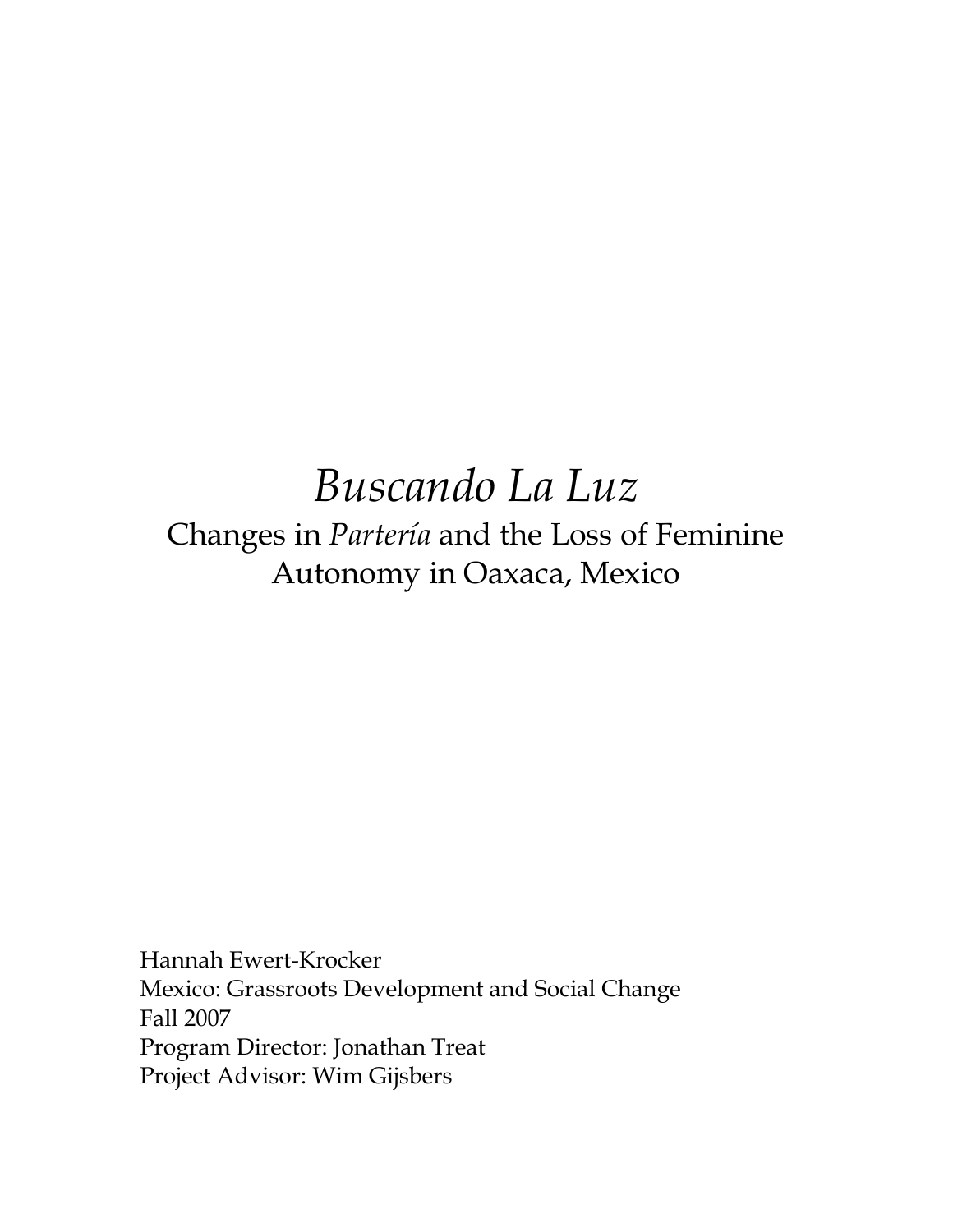## **Acknowledgements**

I would like to thank my project advisor, Wim Gijsbers, for his time, his energy, and his thoughts, Virginia Alejandre for her preliminary advice and guidance, and Jonathan Treat, our program director for his support and trust. I would also like to thank Sara Méndez for her ideas and Aída Barroso for her never-ending good humor and commitment. An obvious thank you goes to my parents for everything. Thanks to Gretchen Grebe and Julie Wagner for their company and good long talks. And an enormous thank to you all of those who shared their ideas with me and to those who tirelessly fight for the rights of women and mothers day after day in Oaxaca and in all other parts of the world.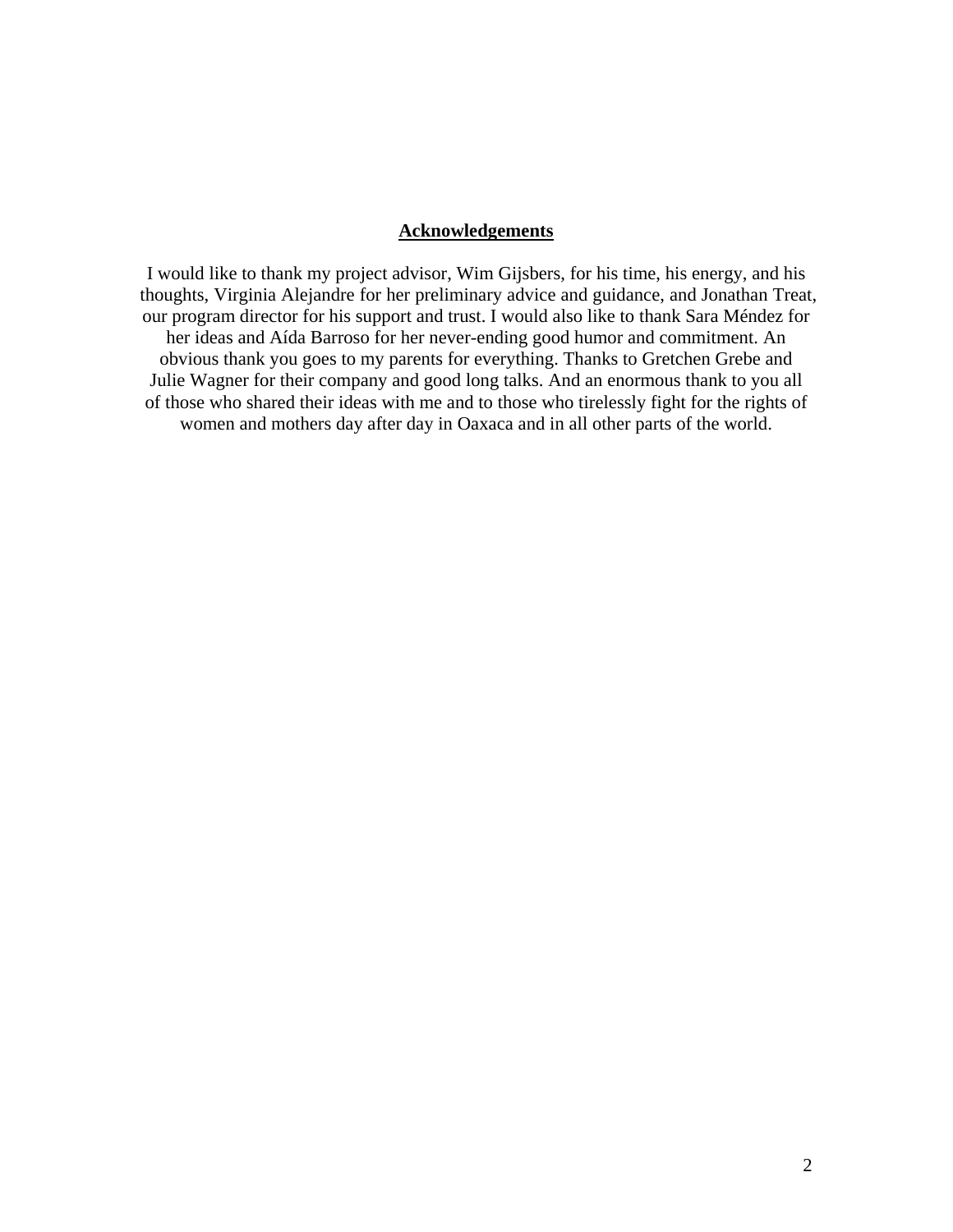# **Table of Contents**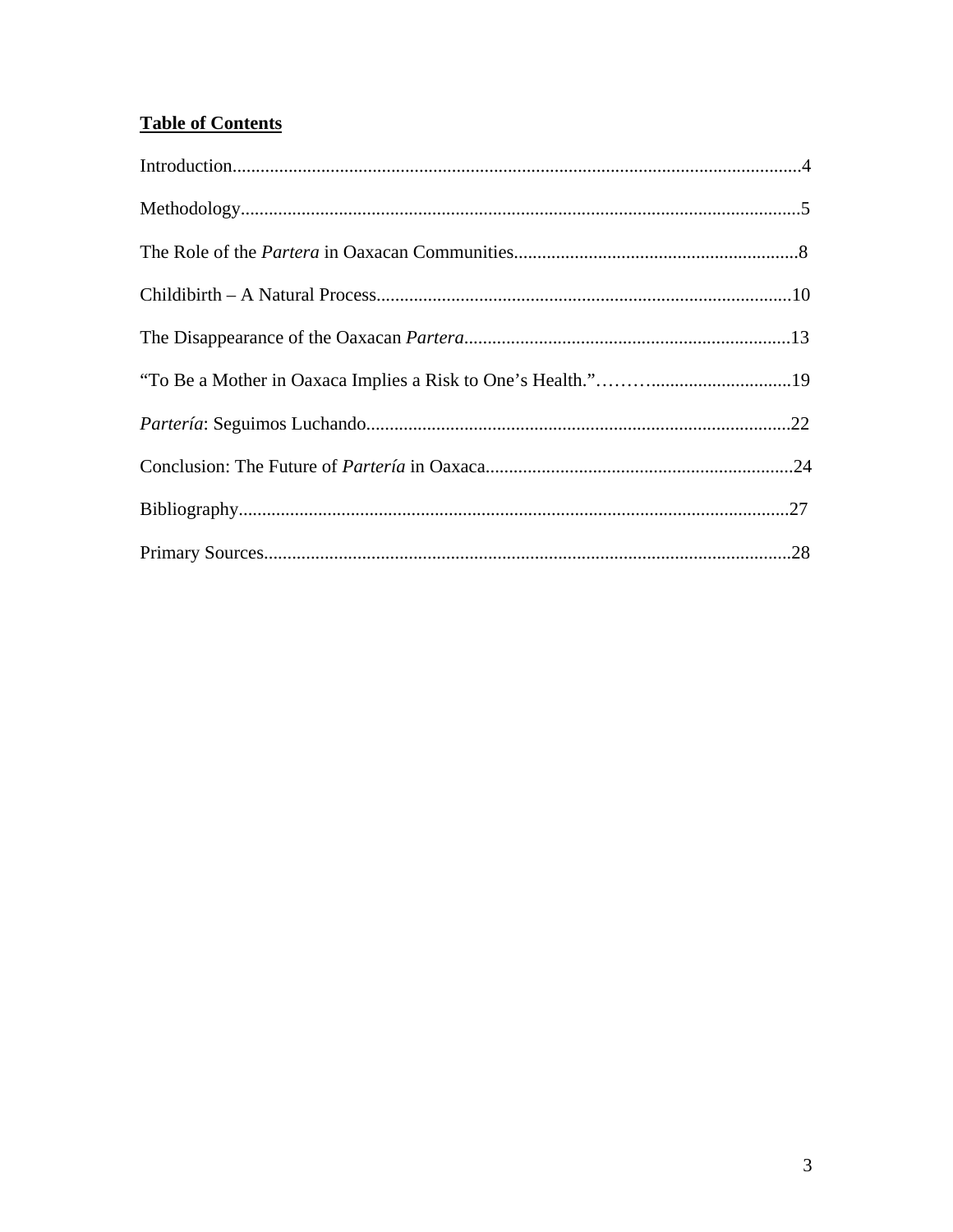*La vida es la luz, y la mujer tiene la habilidad de dar vida.*  "Life is light, and woman has the ability to give life."

– Pia Scognamiglio, professional Swiss midwife who works in Oaxaca, Mexico

#### **Introduction**

Birth is one of the most fundamental moments of every human being's life, and women have long been honored in the world's societies as sacred and vital due to their important roles as life-givers. Because of the importance of birth in the lives and societies of human beings, birth and birthing practices can reveal many values of a culture and of the women within that culture and also demonstrate how and why those values are changing. The choices women make between traditional health care and more "modern" Western models are almost always influenced by the socio-economic and cultural conditions of a woman's family, community, and nation.

As a student of anthropology, I am interested in the choices that women make and how and why these choices affect the lives of women, their families, and their communities. I believe that these choices can and often do directly reflect a woman's expression of her own human rights. Because childbirth is such a personal experience and is, at the same time, greatly influenced by external factors within a woman's society, the availability of options for how a woman chooses to perform her birth shows the ways in which her society is caring for her and for her children. Societies in which mothercentered birthing methodologies, such as those supported by midwives, are respected and encouraged by the medical world have a clear and definite respect for the process of childbirth. In contrast, societies in which the methodologies of midwives and other traditional birthing attendants are discouraged by the government and the medical world, as is the case in Mexico, view childbirth as more of an illness than a natural, even

4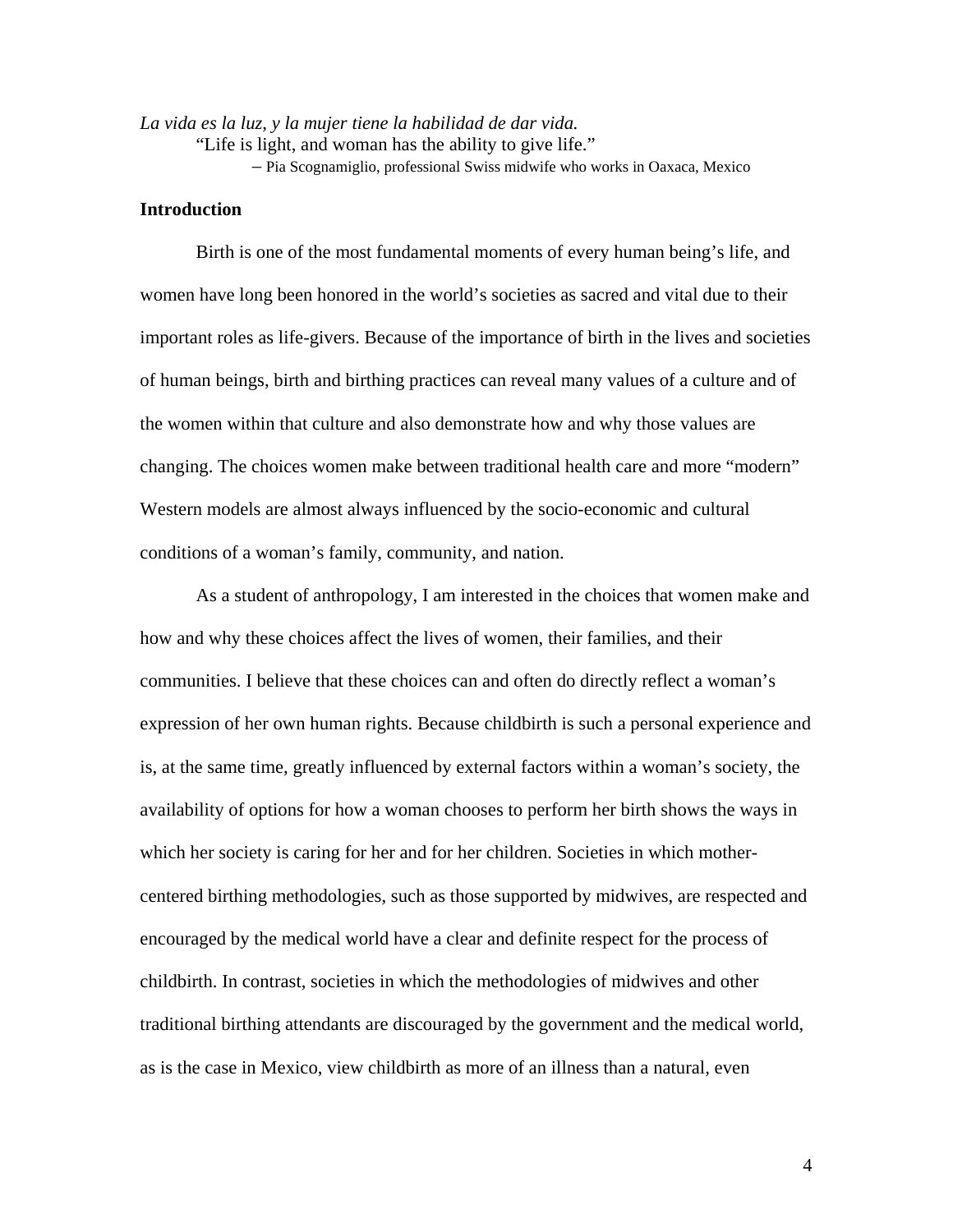beautiful, human process and give control to the attending doctor (more often than not, a male), rendering the mother a passive, helpless object. My interest in midwifery as both a tradition and as an alternative to the more technical and artificial Western biomedical model of birth stems from my belief that the choices a woman makes in regards to her body demonstrate her autonomy and reflect the degree to which her society allows her that physical and spiritual autonomy.

In this essay, I explore the importance of midwives in the communities of Oaxaca and, more importantly, how the work of Oaxacan midwives is changing. I argue that midwives provide prenatal attention that focuses more on the mother than do the clinics and hospitals of both the cities and more rural areas. This mother-centered attention is critical in the preservation of women's reproductive rights, and the decrease in midwifeattended births has grave consequences for the rights of women. Women must be able to make their own choices regarding their bodies, and the disappearance of midwives in Oaxaca reduces fundamental options for childbirth.

 In the following pages, I refer to midwives by their Spanish name: *partera*, which comes from the Spanish word for "birth": *parto*. *Partería* translates into English as "midwifery." *Dar a luz* literally translates as "to give to light" but I think it is used more in the sense of "to bring to light," and it is an alternative and symbolic form of saying "to give birth."

#### **Methodology**

During the planning stages of my project, I had hoped to focus my study on traditional midwifery in indigenous communities and on the ways in which traditional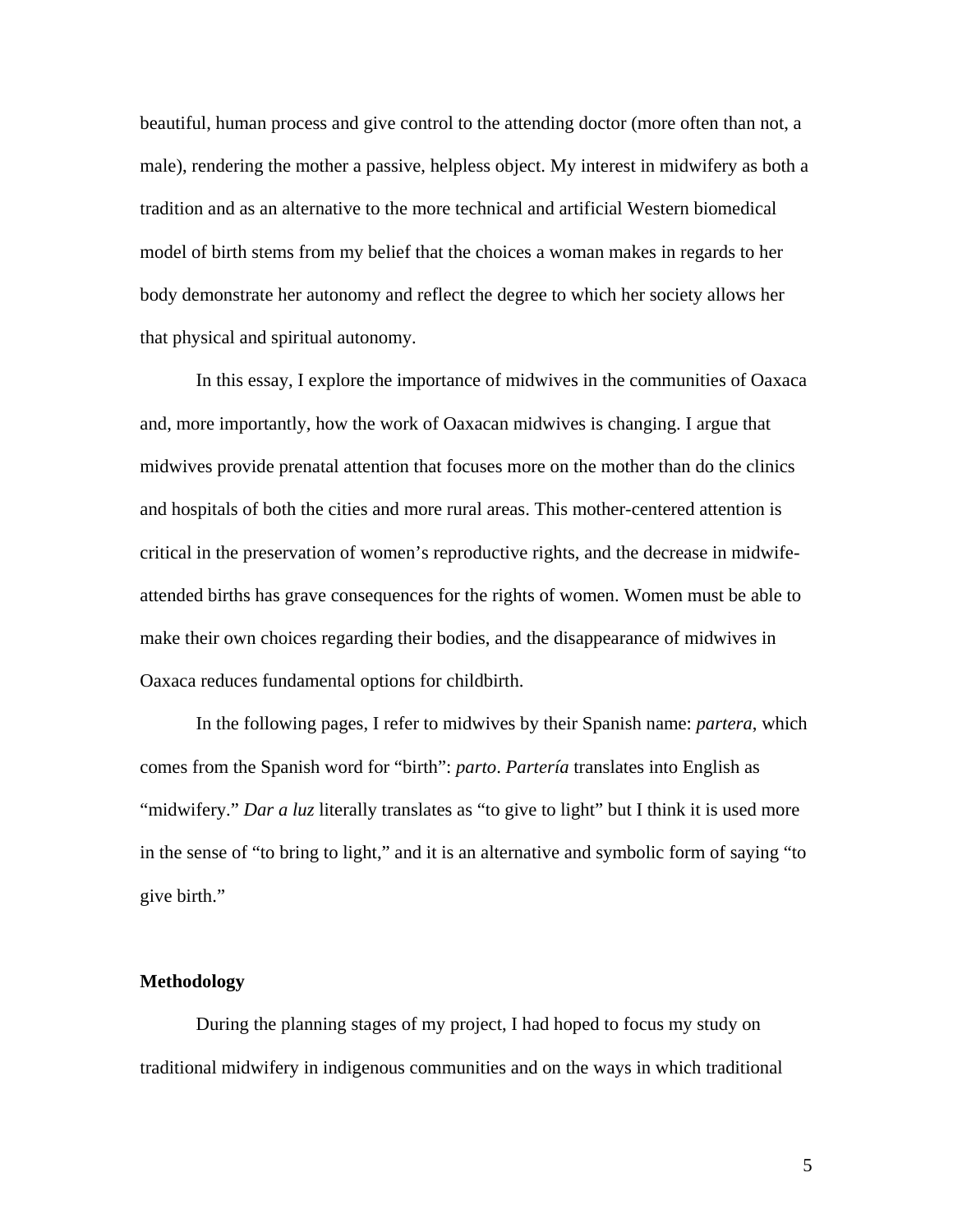midwives encourage and support the connection between a mother's spirituality and her body during the process of childbirth. As I began my research by searching for traditional indigenous midwives both in the city of Oaxaca and in communities outside of the city, the nature of my research changed. I traveled to the Sierra Norte de Juárez in order to visit the clinic of traditional medicine in Capulalpam de Méndez and a few traditional midwives in surrounding towns, including San Miguel Amatlán. I found no practicing midwives and very few older women who had at one time practiced midwifery in their communities. Finding little more than dead ends in the beautiful communities of the Sierra Norte, I returned to Oaxaca City and began to investigate how and why midwifery might be changing.

 I conducted the majority of my research through formal interviews with notable persons in the city of Oaxaca who either work as *parteras* or have worked with *parteras*. I began by brainstorming with Virginia Alejandre, who has years of experience working with *parteras* in Mexico. I interviewed Doctor Ignacio Bernal Torres, one of the leaders of the Centro de Desarrollo de los Pueblos Indígenas (Center of Development of Indigenous People), formerly known as the Instituto Nacional Indígenista (National Indigenous Institute). I also had the opportunity to speak with Doctor Paola Sesia, who holds a Ph.D. in anthropology and works at the Centro de Investigaciones y Estudios Superiores en Antropología Social (CIESAS, Center of Social Anthropological Investigations) and with Araceli García Casas, the director of the Clínica del Pueblo (The Town's Clinic). I connected with Dr. Carlos Pacheco, a private practice pediatrician in the city of Oaxaca, who gave me the names of several professional *parteras*, as well as Dr. Cuauhtémoc Gonzalez Pacheco, a medic in a clinic run by the Instituto Mexicano de

6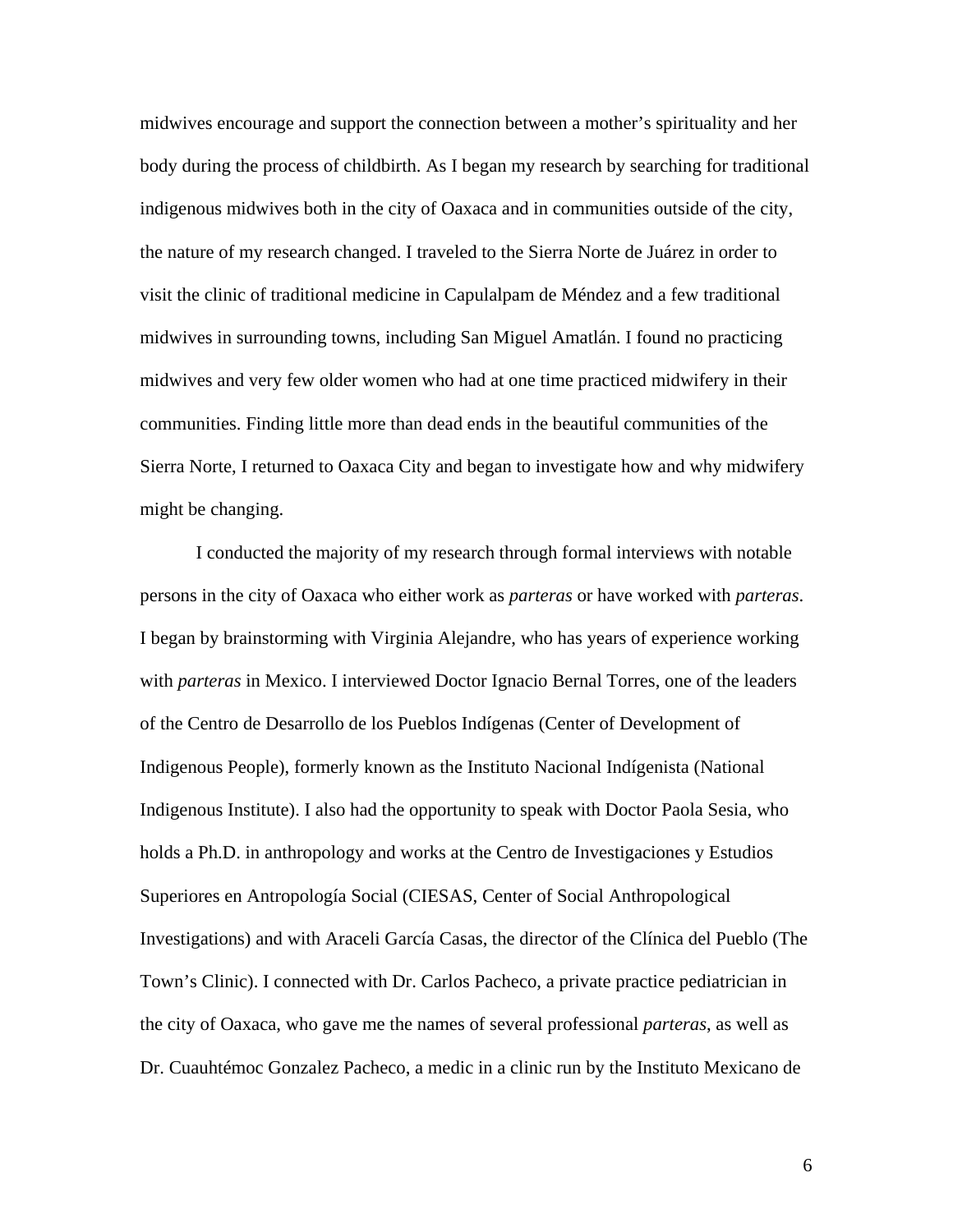Seguro Social (IMSS) in San Miguel Amatlán, whom I visited and who accompanied me on my visit to Capulalpam de Méndez in the Sierra Norte. I spoke with several women who work as *parteras* or in the area of prenatal care but are not considered traditional *parteras* but rather professional ones, as they were trained in schools: Alina Bishop and Pia Scognamiglio, and I also spoke with two traditional *parteras*, who both learned their skills from family members and not from formal schooling: Doña Maria in San Miguel Amatlán of the Sierra Norte and Doña Enriqueta Contreras Contreras of San Francisco Tutla, just outside of the city of Oaxaca. I also explored the work of one of Oaxaca's nongovernmental organizations, Nueve Lunas, which has a school for *parteras*, and I spoke with the director, Araceli Gil and a young woman from the United States, Andrea Smith, who is a student of *parteria* and is volunteering with the organization.

 While I had no luck finding *parteras* in the communities outside of Oaxaca and while my research has shown that the work of *parteras* is, in fact, changing and decreasing, I believe that in many communities in Oaxaca and in other parts of Mexico, *parteras* continue to attend many births. Unfortunately, the number of communities in which *parteras* are the primary birth attendants is decreasing all across the country for a variety of reasons, some of which I will explore in this essay. It should be noted that I conducted the majority of my research within the city of Oaxaca and a few surrounding communities. Because of the short time-span of the project, I was, of course, unable to conduct a full study of *parteras* in the greater area of Oaxaca. Were I a funded anthropologist with more experience in conducting research, I would like to travel through the state of Oaxaca in search of traditional *parteras*, so that I could see if the changing nature of *partería* is, in fact, a state-wide phenomenon. In addition, I had a

7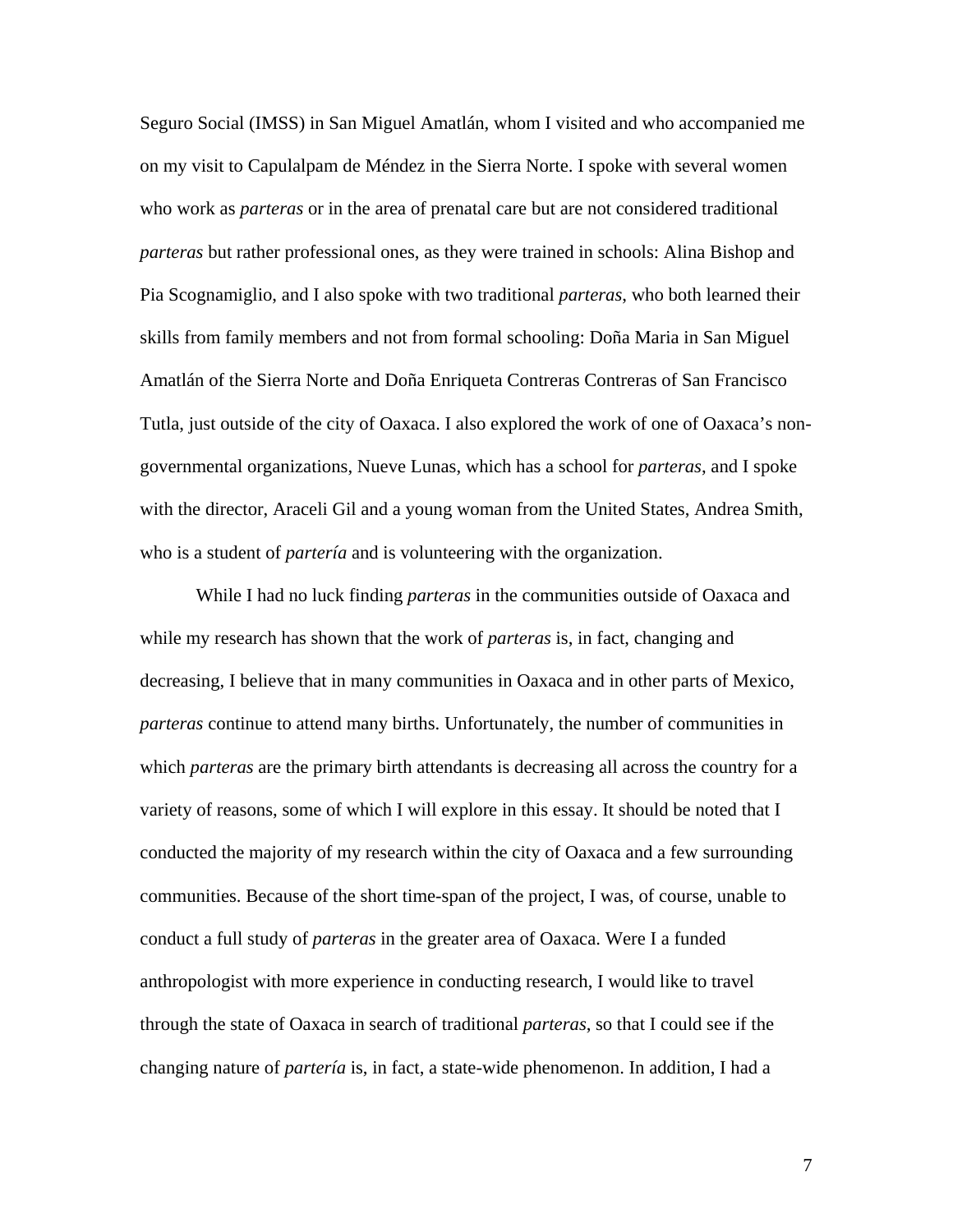great deal of trouble setting up and keeping meetings with individuals in the city. Due to illness, busy work schedules, or, more often than not, the impending birth of a child, many of my meetings were postponed and even cancelled altogether, and, as a result, I was not able to speak with as many people as I would have liked. My knowledge about the topic remains limited, and in this essay, I explore the ideas I discussed with those to whom I was able to speak. In addition, I should note that my Spanish is far from perfect and, while adequate and always improving, I still think my language barrier distances me from many people with whom I interact.

### **The Role of the** *Partera* **in Oaxacan Communities**

*Parteras* have a long history in communities around the world and their work outdates practices of modern Western medicine by hundreds of years. Cultural anthropologist Robbie Davis-Floyd writes that because human infants are born earlier in their developmental cycle due to the large size of their brains, they are relatively helpless immediately after birth, unlike most other primates. The helplessness of the newborn human infant, argues Davis-Floyd, may have been a factor in the evolution of the birthing attendant, the *partera*. Humans rarely give birth unattended, and the presence of a female companion to assist the infant during and after birth eases the difficulty of the laboring mother's task.<sup>[1](#page-7-0)</sup> In many communities, *parteras* are honored and respected for their

<span id="page-7-0"></span> $\frac{1}{1}$  Robbie Davis-Floyd, "On Childbirth," in *Blackwell Dictionary of Anthropology*, ed. Thomas Barfield (Oxford: Blackwell Publishers, 1996).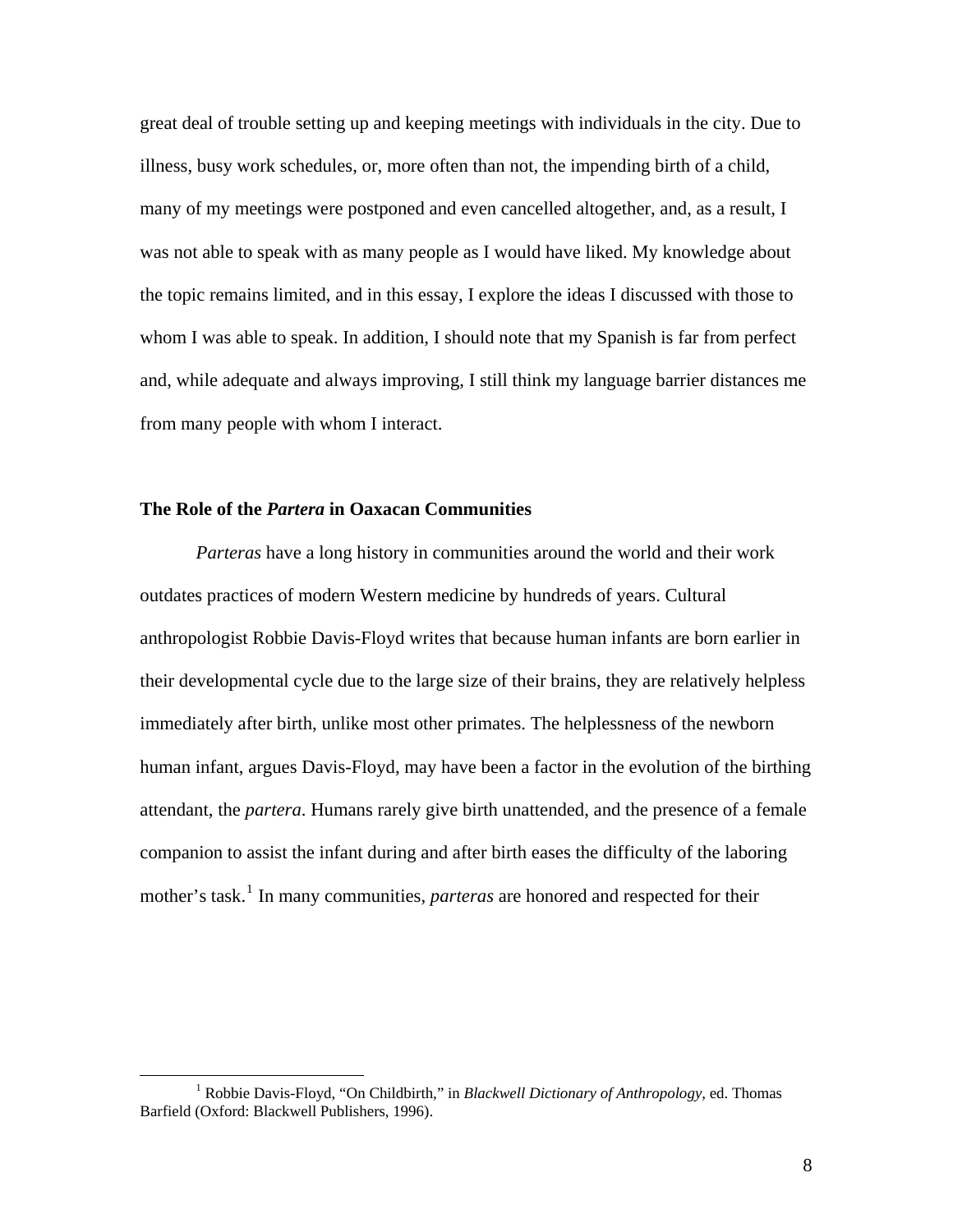knowledge and authority regarding the process of childbirth, family planning, and even emotional counseling.<sup>[2](#page-8-0)</sup>

 As in many other communities worldwide, *parteras* have for many years played an important role in the indigenous communities of Oaxaca, Mexico, providing prenatal care, attending births, and enacting crucial roles as caretakers and authoritative figures within their communities. "In many regions," says Doctor Ignacio Bernal Torres of the Comisión Nacional de Desarrollo de los Pueblos Indígenas in Oaxaca, Mexico, "the *partera* is respected as a second mother, as a grandmother," and she remains an important figure for most of the child's life. $3$ 

 The responsibilities of the *partera* vary depending on her (or his, because, although few, male parteros do also exist) location and her experience but generally, she attends to the mother as the fetus is growing, during the birth, and after the baby is born. The *partera* sees the mother once or twice a month during her pregnancy<sup>[4](#page-8-2)</sup> and performs a "sobada," an external massage of the uterus to determine the month of gestation and to ensure that the baby is in the appropriate head-down position. The entire massage is external, and the *partera* need not come in contact with the mother's pubic zone or organs. Most *parteras* prefer to perform the sobada several times during pregnancy, as it is the "most significant preventive and curative prenatal strategy." In addition, the external massages can provide pleasant relief from soreness for the mothers.<sup>[5](#page-8-3)</sup>

<span id="page-8-0"></span> <sup>2</sup> Robbie Davis-Floyd, "La Partera Profesional: Articulating Identity and Cultural Space for a New Kind of Midwife in Mexico," (*Medical Anthropology*, Vol. 20, Nos. 2/3-4, Daughters of Time: The

<span id="page-8-1"></span> $3$  Interview with Dr. Ignacio Bernal Torres, 22 November 2007, Oaxaca de Juárez, Oaxaca, México, "En muchas regiones, es muy respetada, muy reconocida como una segunda mamá, como una abuelita." 4 Ibid.

<span id="page-8-3"></span><span id="page-8-2"></span><sup>5</sup> Paola M. Sesia, '"Women Come Here on Their Own When They Need to': Prenatal Care, Authoritative Knowledge, and Maternal Health in Oaxaca," (*Medical Anthropology Quarterly*, New Series,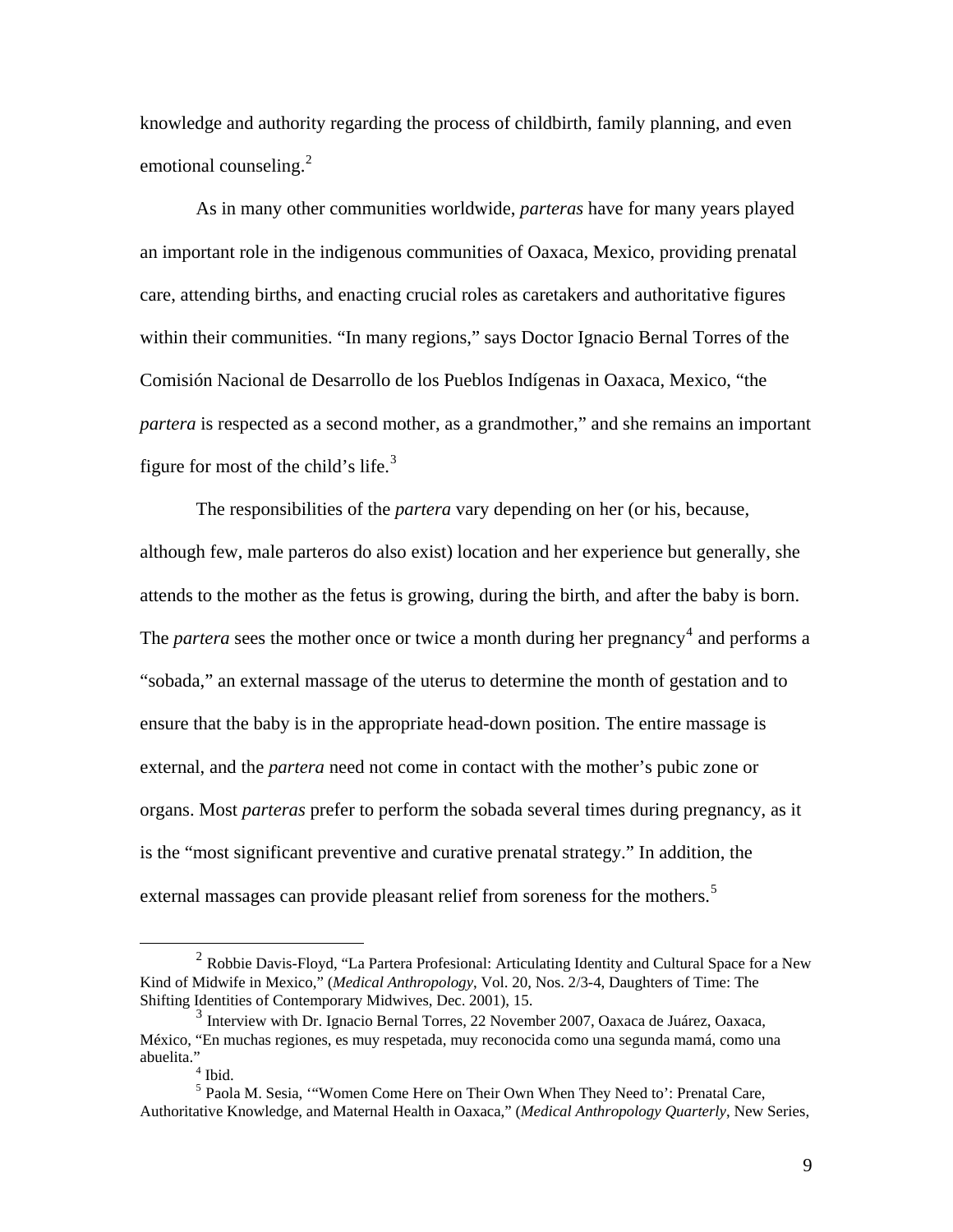The methods of Oaxacan *parteras* are not all the same, although many have similar practices. Doña Maria, an 82 year old traditional *partera* from San Miguel Amatlán in the Sierra Norte of Oaxaca attended births in the houses of the mothers because their houses were "more comfortable" for the women, <sup>[6](#page-9-0)</sup> although many *parteras* attend births in their own homes.<sup>[7](#page-9-1)</sup> When Doña Maria attended births, she helped by catching the baby from behind the woman, as the woman kneeled and held onto her husband or a chair for frontal support. Doña Maria says that the birth "is much faster when they're on their knees, and it is easier than them lying down."<sup>[8](#page-9-2)</sup> Dr. Ignacio Bernal explains that many *parteras* continue to use traditional medicines that come from plants and animals and have been used since the Pre-Hispanic era, as well as *temazcal* baths, sweat bath cleansing rituals, in order to cleanse the woman's womb and warm her body after she gives birth. Should complications arise during the birth, *parteras* "know perfectly well the signs of alarm for a dangerous birth" and many *parteras* accompany the mothers to the hospital for emergency care.  $9$ 

#### **Childbirth – A Natural Process**

 The daily work of many *parteras* is based on several fundamental philosophies, many of which are rooted in indigenous traditions and customs. *Parteras* view birth as a natural process, an event for which women have been prepared by thousands of years of evolution and cultural customs. As Robbie Davis-Floyd and Elizabeth Davis write,

Vol. 10, No. 2, The Social Production of Authoritative Knowledge in Pregnancy and Childbirth, June 1996), 128-129. 6

 $6$  Interview with Doña Maria, 20 November 2007, San Miguel Amatlán, Oaxaca, México.

 $<sup>7</sup>$  Interview with Dr. Ignacio Bernal Torres, 22 November 2007.</sup>

<span id="page-9-2"></span><span id="page-9-1"></span><span id="page-9-0"></span><sup>8</sup> Interview with Doña Maria, 20 November 2007, "El parto es más rápido cuando están en sus rodillas y más fácil que cuando están acostadas." 9

<span id="page-9-3"></span><sup>&</sup>lt;sup>9</sup> Interview with Dr. Ignacio Bernal Torres, 22 November 2007, "Conocen perfectamente bien los signos de alarma para cuando un embarazo es peligroso."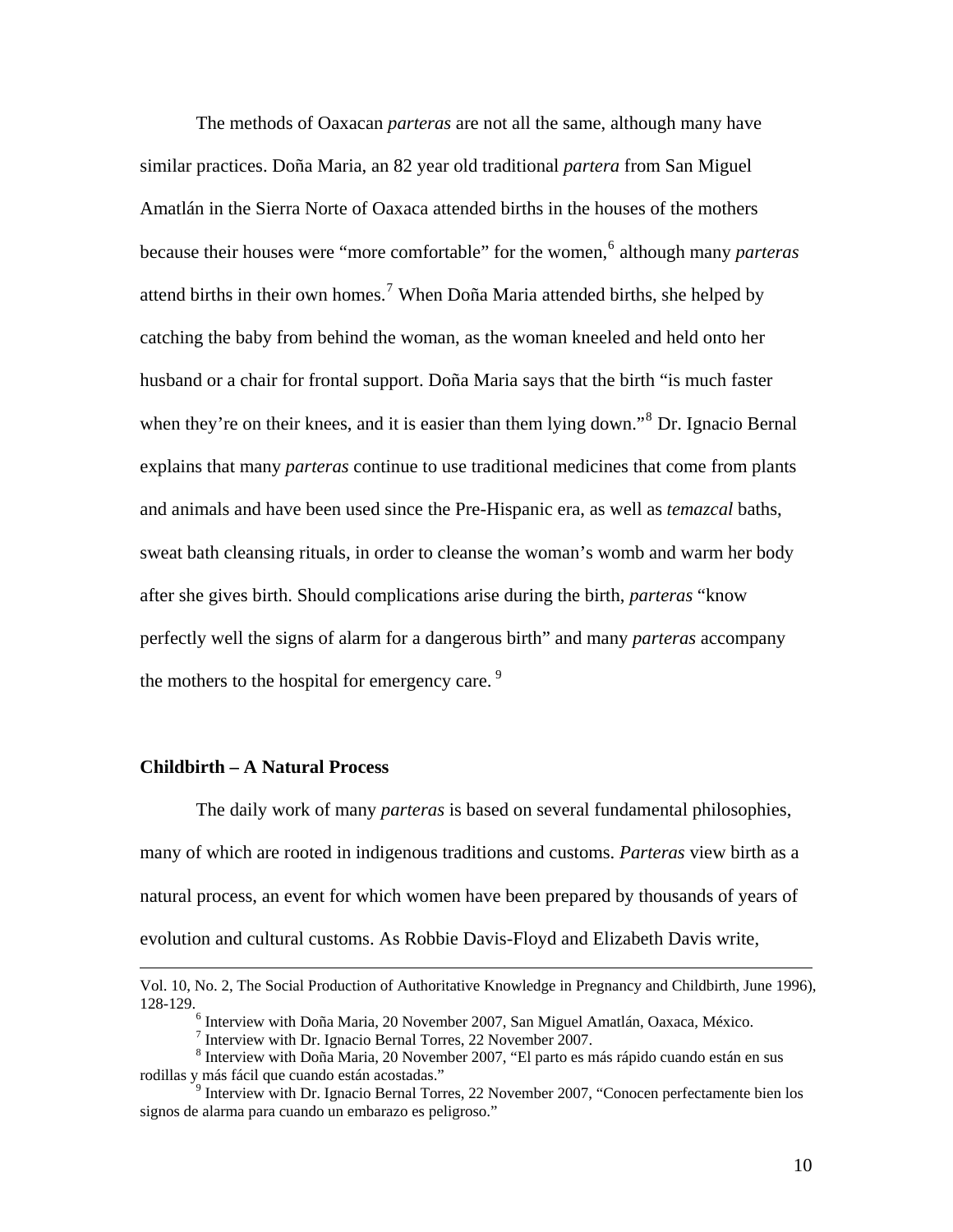midwives globally "tend to see the birthing woman as a powerful creatrix – a birth- and lifegiver."<sup>[10](#page-10-0)</sup> Risk during pregnancy is generally a Western biomedical idea, and, while *parteras* can identify factors that might negatively affect the growth of the fetus or the process of childbirth, they tend to focus on the positive development of the child and on a certain level of trust in the woman's body. As Andrea Smith, the American volunteer at Nueve Lunas explained to me, the psychological affects of focusing on risk factors during pregnancy, as many Western medical practitioners do, can be harmful to the woman during both pregnancy and childbirth.<sup>[11](#page-10-1)</sup> Especially if the woman is experiencing her first pregnancy, childbirth is an experience that can provide the mother with a great deal of fear. The *partera's* focus on the natural process of the child's development and on the inherent ability of the mother to give birth successfully and to provide for her newborn eases the fear and reduces the possibility of unprecedented complications.

 In contrast to the Western medical model of childbirth, which often nullifies the mother's agency and forces her to heavily rely on the attending medical personnel, the *partería* model of childbirth grants women agency and turns them into active "protagonists," as Paola Sesia says, during the process of childbirth. In many hospitals, mothers are treated as passive objects, removed from the decision-making process, and forced to cooperate within a medical hierarchy, which does not prioritize their needs or the needs of their children. The *partera*, however, serves to accompany women during their pregnancies and births but recognizes that the *partera* is not the one giving birth.

<span id="page-10-1"></span><span id="page-10-0"></span> $10$  Robbie Davis-Floyd and Elizabeth Davis, "Intuition as Authoritative Knowledge in Midwifery," (*Medical Anthropology Quarterly*, New Series, Vol. 10, No. 2, The Social Production of Authoritative Knowledge in Pregnancy and Childbirth, June 1996), 254.<br><sup>11</sup> Interview with Andrea Smith, 19 November 2007, Oaxaca de Juárez, Oaxaca, México.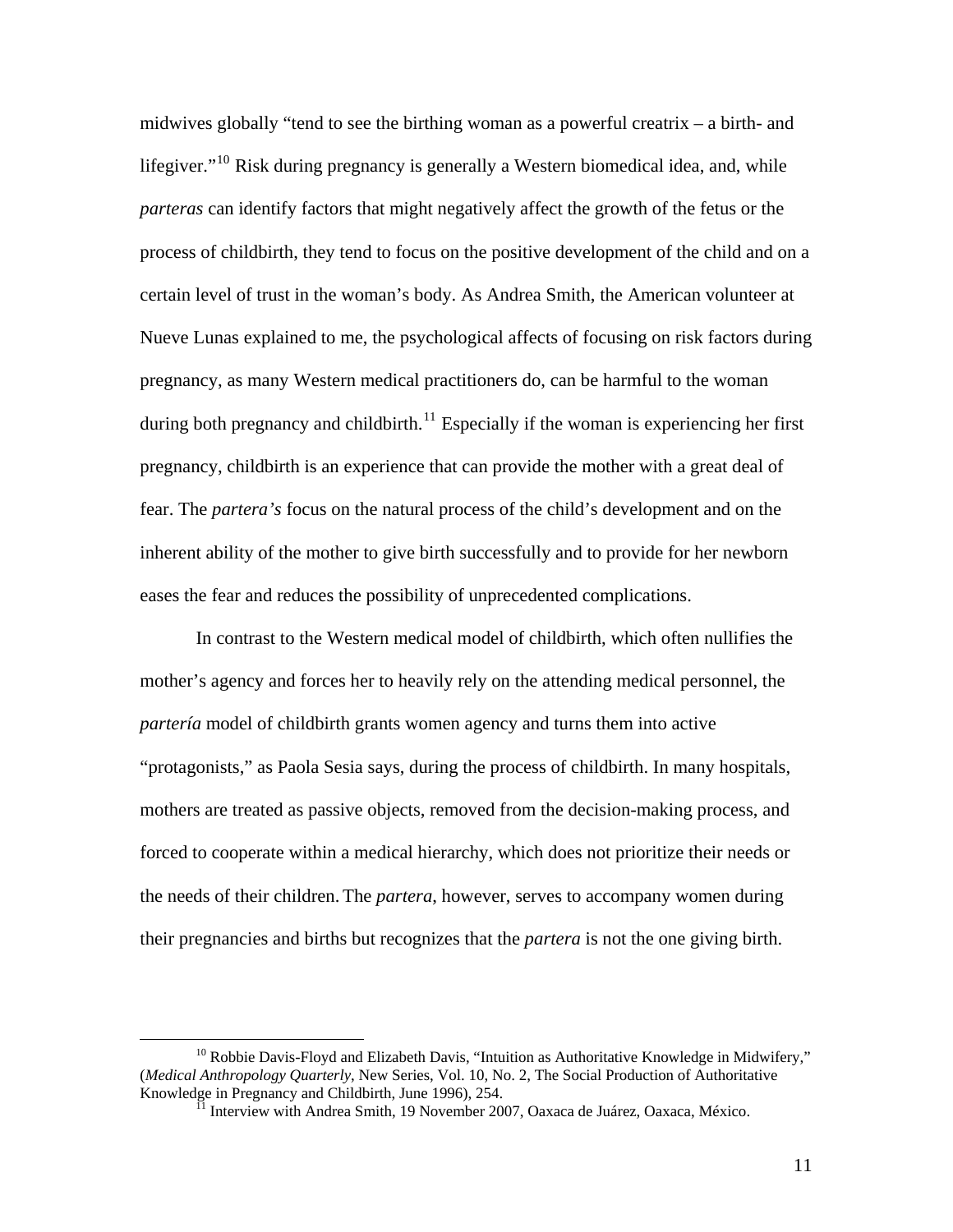The mothers are the active decision-makers of the birth process.[12](#page-11-0) The *partera* focuses on the "biological rhythm of the woman" and on her physical and emotional needs.<sup>[13](#page-11-1)</sup> According to Doña Enriqueta, one of Oaxaca's most famous traditional *parteras*, women must choose how they want to give birth, and the *partera* allows her to choose her physical position, her environment, and the company she prefers, whether it is her husband, her mother, or a different family member or friend.<sup>[14](#page-11-2)</sup>

A *partera's* focus extends beyond simply the mother. She also concentrates on the needs of the mother's family: her husband, her mother, and her mother-in-law, her other children, or anyone else that may be affected by the birth and the newborn. The focus of the *partera* is holistic – she views childbirth and the pre- and postnatal periods as natural processes of the human female that have obvious biological dimensions but also social, emotional, and spiritual components, as well. Childbirth involves the connections between one's physical being and also one's mental and spiritual beings. In order to maintain the connection between a mother's body, spirit, and mind during childbirth, *parteras* encourage a more "humanized" childbirth without unnecessary interventions of medicine or technology, unlike the Western biomedical model, which heavily relies on medicine and technology as tools during childbirth.<sup>[15](#page-11-3)</sup>

<span id="page-11-1"></span><span id="page-11-0"></span><sup>&</sup>lt;sup>12</sup> Interview with Paola M. Sesia, 23 November 2007, Oaxaca de Juárez, Oaxaca, México. <sup>13</sup> Interview with Alina Bishop, 26 November 2007, Oaxaca de Juárez, Oaxaca, México, "La partería enfoca su atención en el ritmo biol

<span id="page-11-3"></span><span id="page-11-2"></span> $14$  Interview with Doña Enriqueta Contreras Contreras, 5 December 2007, San Francisco Tutla, Oaxaca, México. 15 Interview with Alina Bishop, 26 November 2007.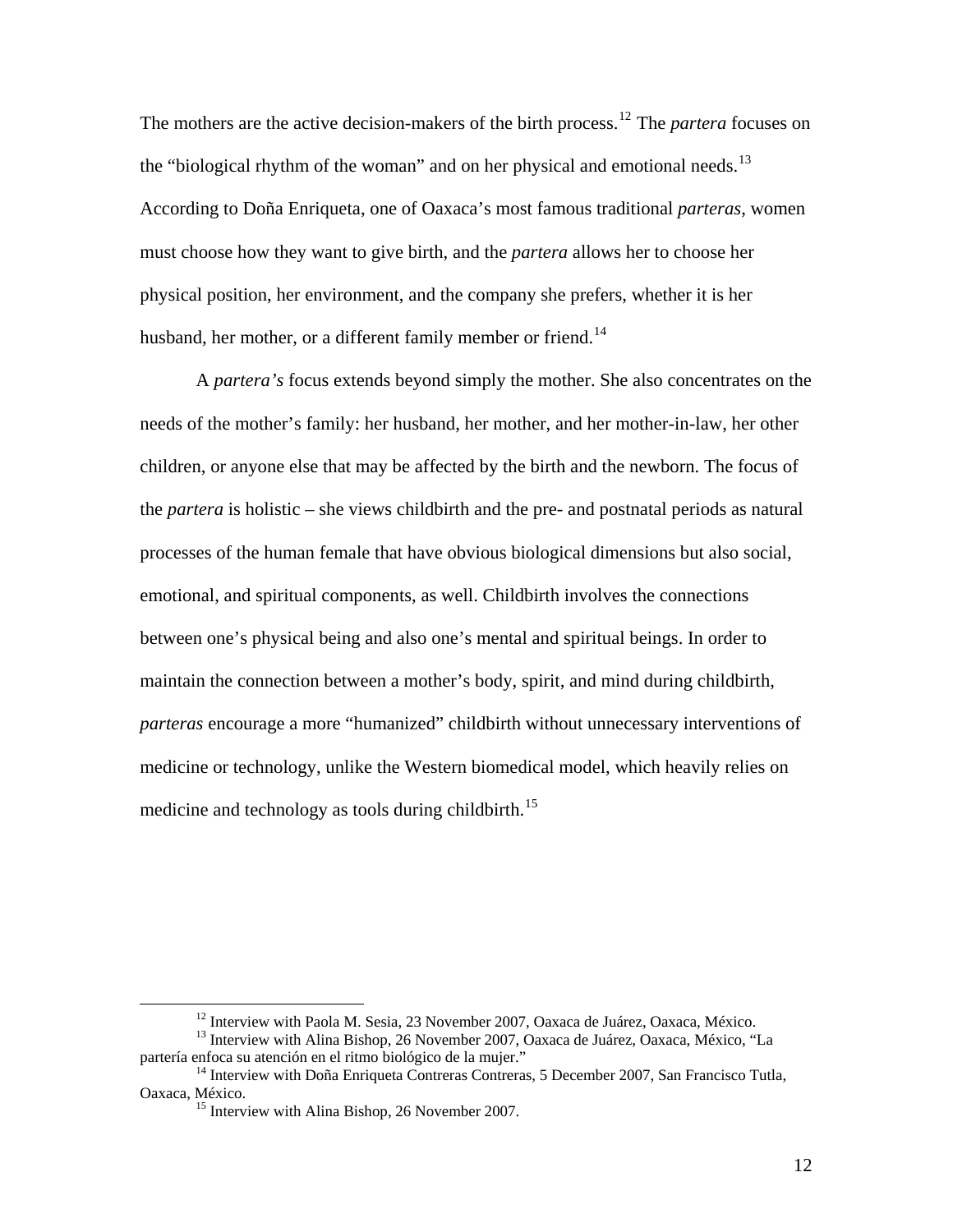#### **The Disappearance of the Oaxacan** *Partera*

 Although *parteras* have a long history and an important tradition in the indigenous communities of Oaxaca, as modernization continues to spread worldwide, *parteras* "are disappearing,"[16](#page-12-0) a fact I discovered when I searched for practicing *parteras*  in the communities of the Sierra Norte and could not easily access any. As Doña Maria explained to me, "The women don't want *parteras* anymore. They go to the doctor, and they don't want us anymore."[17](#page-12-1) Doña Maria hasn't attended a birth in three years, and before her last birth, the demand for her services had been diminishing. Doña Enriqueta says that she used to attend two or three births a day, and after 52 years of work as a *partera*, she only attends the occasional birth now.<sup>[18](#page-12-2)</sup> Shoshana Sokoloff's study of midwives in Juchitán, Oaxaca, one of the largest cities in the Isthmus of Tehuantepec and one that maintains a vibrant traditional Zapotec culture, demonstrates that as of the mid-1980s, *parteras* attended approximately 75% of the town's births.[19](#page-12-3) All across Oaxaca, however, the use of *parteras* has been changing "over the last 20 or 30 years, and today there are many localities that do not have *parteras*," says Paola Sesia.<sup>[20](#page-12-4)</sup> In a recent study of maternal mortality in three municipalities in Oaxaca, Sesia discovered that only 30% or 35% of women preferred to be attended by a *partera* during a birth free of

<span id="page-12-1"></span><span id="page-12-0"></span><sup>&</sup>lt;sup>16</sup> Interview with Paola M. Sesia, 23 November 2007, "Las parteras están desapareciendo."<br><sup>17</sup> Interview with Doña Maria, 20 November 2007, "Las mujeres ya no quieren parteras. Van a los<br>médicos, y ya no nos quieren."

Interview with Doña Enriqueta Contreras Contreras, 5 December 2007.

<span id="page-12-3"></span><span id="page-12-2"></span><sup>19</sup> Shoshana R. Sokoloff, "The Proud Midwives of Juchitán," in *Zapotec Struggles: Histories, Politics, and Representations from Juchitán, Oaxaca*, eds. Howard Campbell, Leigh Binford, Miguel

<span id="page-12-4"></span> $^{20}$  Interview with Paola M. Sesia, 23 November 2007, "En muchos contextos indígenas la diferencia hace 20 o 30 años, ya hay muchas localidades que no tienen parteras."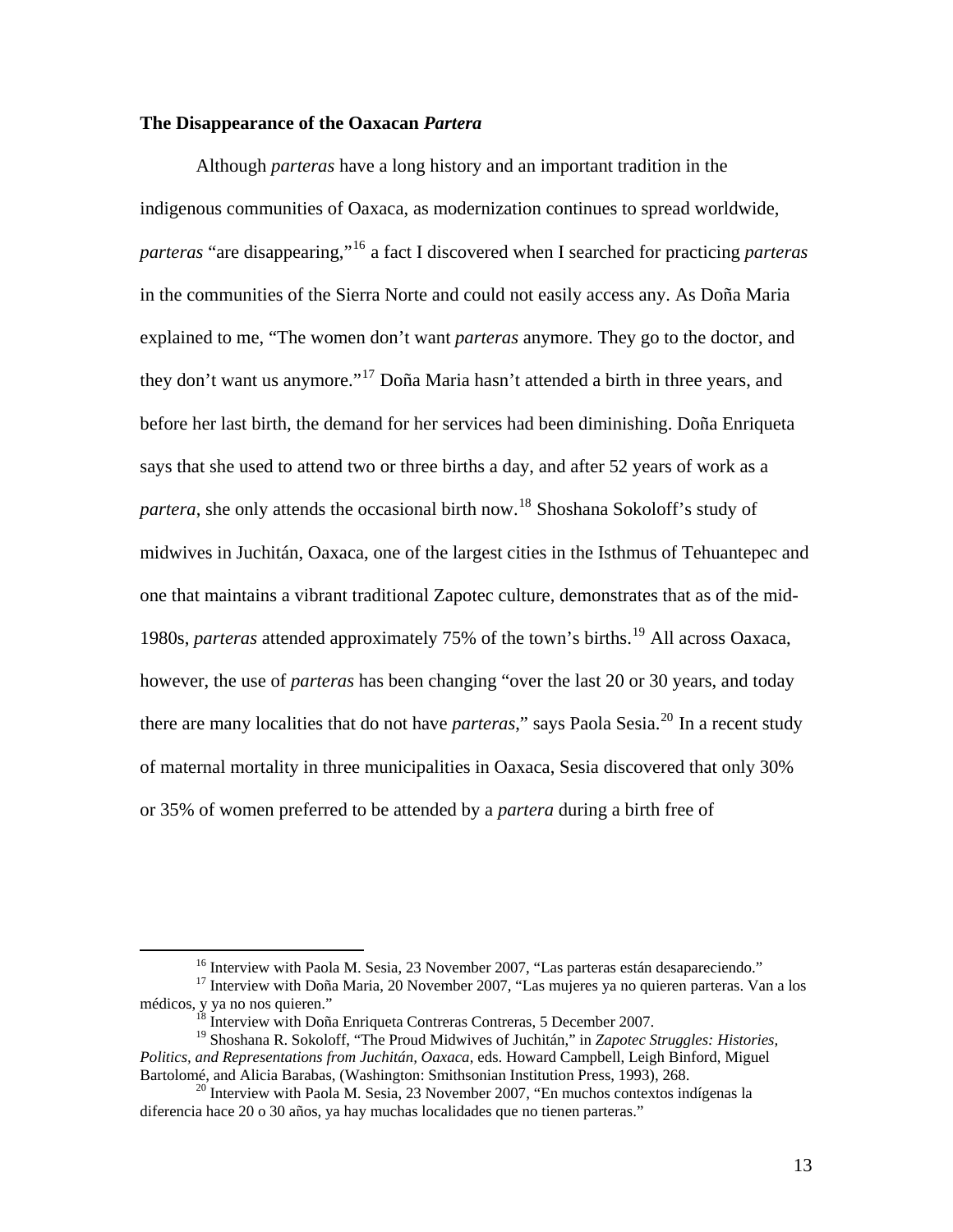complications, a percentage inferior to that which she had anticipated. Sesia explains that today, "*parteras* do not have the great presence that we have always imagined."<sup>[21](#page-13-0)</sup>

 For better and for worse, in some cases, there has been a recent surge in the education of young people across Mexico over the last few decades, and the increase in education has influenced the changes in traditional *partería*. Alina Bishop, a yoga practitioner trained in *partería* who was involved in the development of a traditional medicine clinic in San Mateo del Mar, Oaxaca, explains, "Young people are receiving a greater education in modernization and are taught to use modern health services."  $^{22}$  $^{22}$  $^{22}$ Bishop recounted to me the story of a traditional *partera*, who practices at the clinic of traditional medicine in San Mateo del Mar. Having grown up around the work of her mother, this *partera's* daughter has chosen to follow in her mother's footsteps and study medicine, but instead of learning *partería* from her mother, she is attending school in order to become a nurse.<sup>[23](#page-13-2)</sup> As Laura Cao Romero writes, young women such as this one in San Mateo del Mar now see it as culturally acceptable to attend school and receive training in Western medicine and to abandon the traditional practices as the ways of the past.<sup>[24](#page-13-3)</sup> Dr. Ignacio Bernal relates that many young people have access to studies that lead them to professional careers, which they are actively choosing to pursue instead of *partería* or other forms of traditional health care*.* [25](#page-13-4) As Paola Sesia explains, governmentinstituted programs such as "Oportunidades" (Opportunities) are increasing the level of scholarship among young people, including women. Not all young people continue their

<span id="page-13-1"></span><span id="page-13-0"></span><sup>&</sup>lt;sup>21</sup> Ibid, "No tienen tanta presencia como siempre nosotros hemos imaginado."  $^{22}$  Interview with Alina Bishop, 26 November 2007, "Los jóvenes están recibiendo mayor educación a la modernización y por lo tanto a utilizar servicios de salud modernos." 23 Ibid.

<span id="page-13-4"></span><span id="page-13-3"></span><span id="page-13-2"></span><sup>24</sup> Laura Cao Romero, "Experiencias con parteras empíricas," in *Maternidad sin Riesgos en México*, eds. Ma. del Carmen Elu and Ana Langer, (México, D.F.: IMES, A.C., 1994), 163.

 $^{25}$  Interview with Dr. Ignacio Bernal Torres, 22 November 2007.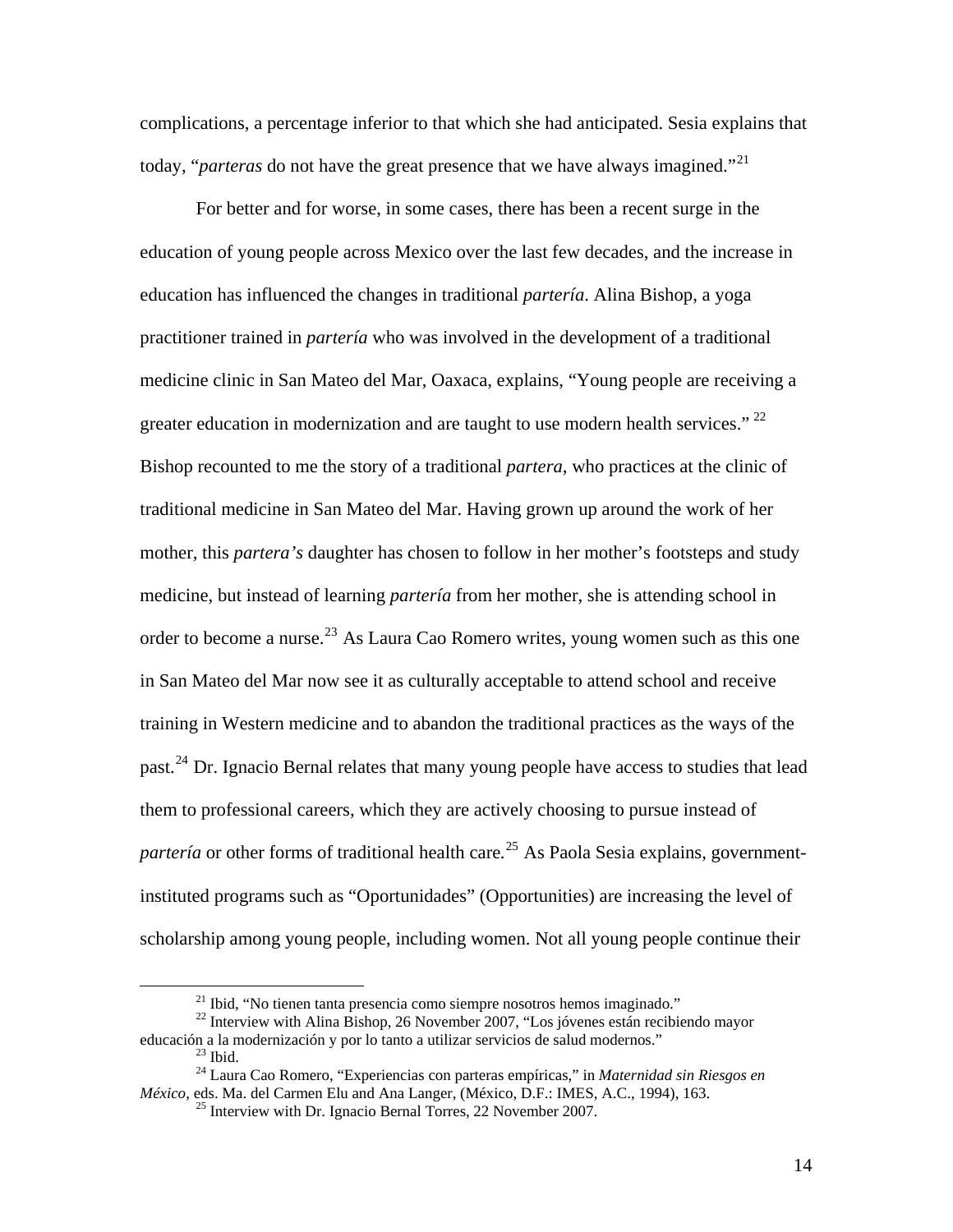studies but many more than in decades before go on to higher levels of education and, in order to do so, they must leave their communities. "The perspectives of life and the values that the schools teach the youths are not values that encourage them to return to their communities or to respect the lifestyles from which they come. There is not really interest among the new generations to maintain this type of knowledge," explains Sesia, and as a result, *parteras* are not transferring their knowledge and wisdom to the younger generations because there is no demand for this transfer of information.<sup>[26](#page-14-0)</sup>

 Young people leave their communities in Oaxaca in order to pursue higher education but in addition, poverty and a lack of opportunities at home drive many young Oaxacans to leave home behind and pursue work in other parts of Mexico or the United States. When I spoke with Doña Maria in the Sierra Norte, I asked her whether or not she thought that *partería* would continue to be learned by the women of her community. She explained that not very many women remain in her community to learn from her. "None of my daughters or granddaughters wants to learn it," she told me. "They get married, and they leave for Los Angeles. They move away, and they can't return because it's too difficult to return."<sup>[27](#page-14-1)</sup> Some young Oaxacan women have the opportunity to pursue careers outside of their communities, but many do not have such opportunities. Left without options for steady income at home, the young women follow their husbands across the border and into northern Mexico or the United States. Because of the recent militarization of the U.S.-Mexico border, crossing multiple times has become too dangerous, and many families never return to Mexico. Dr. Ignacio Bernal explained to

<span id="page-14-0"></span><sup>&</sup>lt;sup>26</sup> Interview with Paola M. Sesia, 23 November 2007, "Las perspectivas de vida y los valores que les enseñan no son valores para regresar a su comunidad y para preciar el modo de vida de donde provienen. No hay, realmente, interés en las nuevas generaciones para poder aquí de este tipo de conocimiento."<br><sup>27</sup> Interview with Doña Maria, 20 November 2007, "Mis hijas y mis nietas no quieren aprenderla.

<span id="page-14-1"></span>Se casan, y salen para Los Ángeles. Salen, y no pueden regresar porque es tan dificil."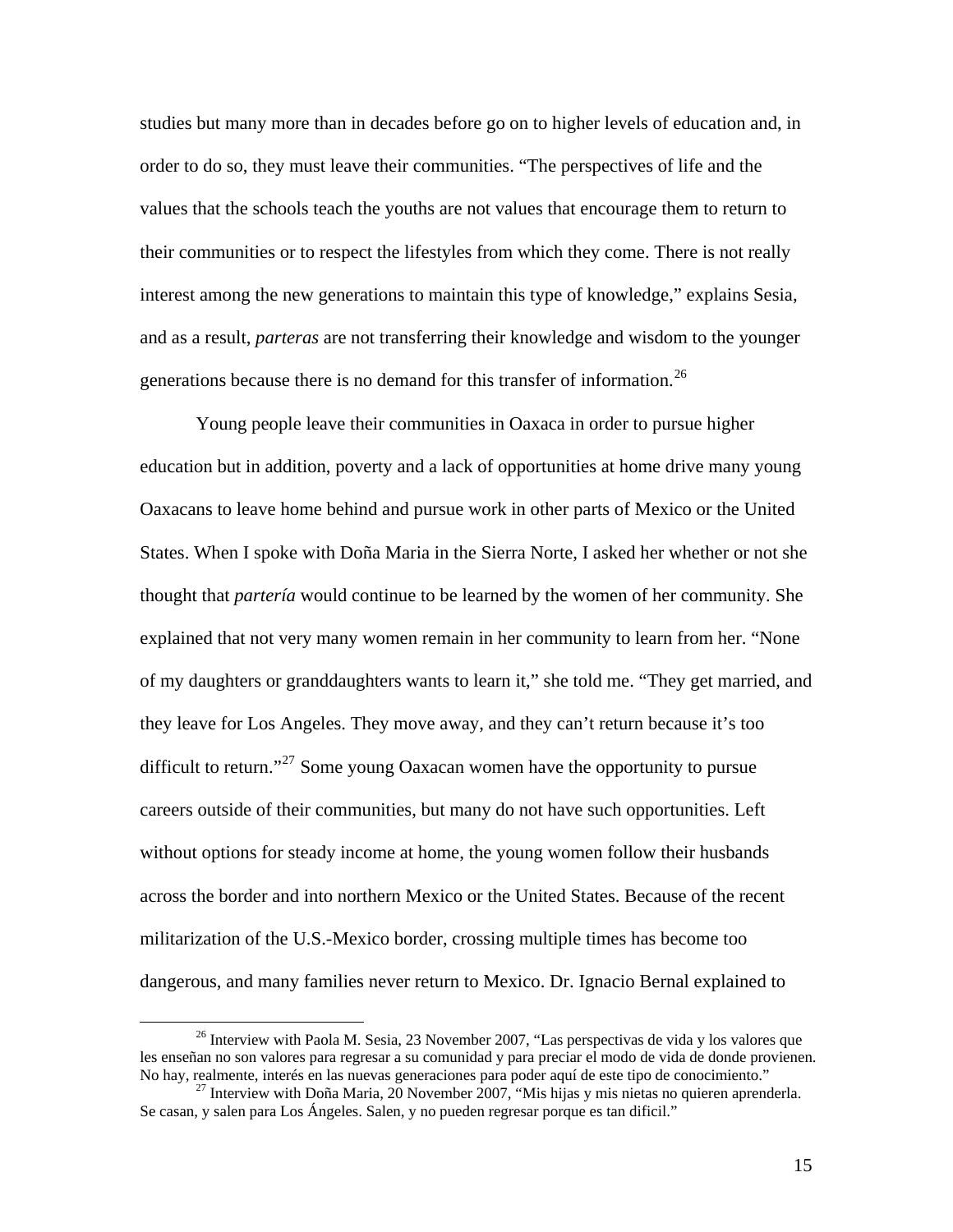me that, while some community members carry with them aspects and traditions of their home culture when they migrate, many ideas and cultural practices are lost. The first priority of Mexican migrants is to survive and generate income, and they do so by working, which leaves very little, if any, time for the reproduction of cultural practices, such as traditional medicine and *partería*. The culture of their new homes also has a great deal of influence on the migrants, especially on younger migrants. "When they are in an apparently more civilized place, young people begin to lose their culture and their customs. They do not want to see a traditional medic because now they think of themselves as more modern," says Dr. Bernal.<sup>[28](#page-15-0)</sup> The influence of the United States and its Western medicine reaches far beyond those Mexicans living in the United States and extends through the media and television to those who remain at home. "Modernization" and the epidemic of migration eradicate the desire and necessity for the education of new *parteras* in the communities of Oaxaca.

 While young people are studying for modern careers within their higher levels of education, they are also being taught to utilize the systems of Western medicine for personal health care. In many locations in Oaxaca, modern medicine is becoming more accessible as the number of clinics and doctors is growing.<sup>[29](#page-15-1)</sup> As I saw during my visit to San Miguel Amatlán, a small pueblo of 400 residents, the Instituto Mexicano de Seguro Social (IMSS, Mexican Institute of Social Security) provides clinics and governmenttrained medical personnel in many of even the smallest towns in the Oaxacan countryside, and the services offered by these clinics are free to the townspeople. The Mexican federal

<span id="page-15-1"></span><span id="page-15-0"></span><sup>&</sup>lt;sup>28</sup> Interview with Dr. Ignacio Bernal Torres, 22 November 2007, "Cuando están en un lugar aparentemente más civilizado empiezan a arreglar de su cultura, de su costumbre. Piensan que ahora ya son ellos modernos."

 $29$  Interview with Alina Bishop, 26 November 2007.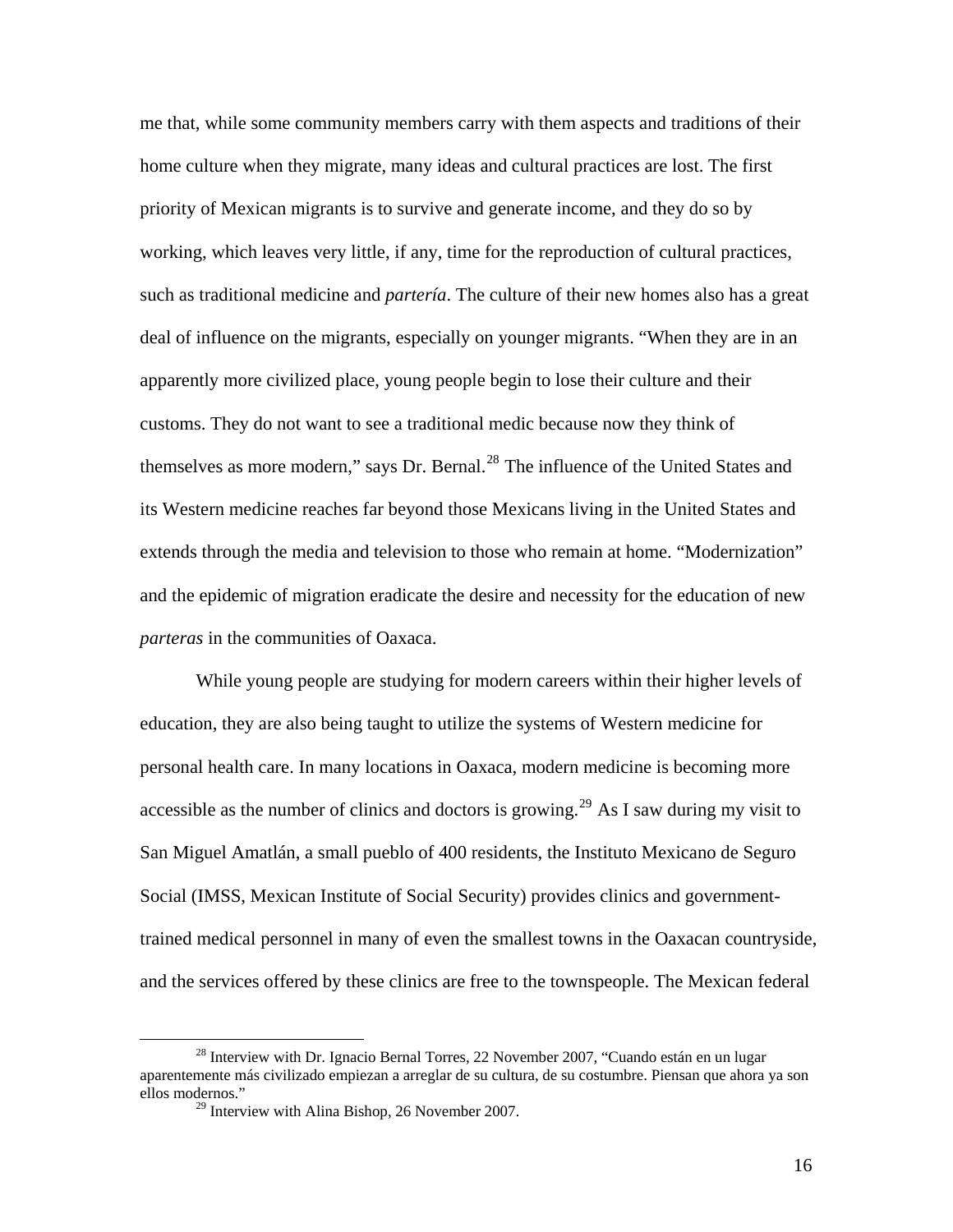government has developed programs such as "Oportunidades," which provide free or extremely inexpensive services to marginalized communities, and these programs are also contributing to the disappearance of *parteras*. Paola Sesia explains that "practically all women receive prenatal attention from the government because it is obligatory."[30](#page-16-0) Programs such as "Oportunidades" force women to receive medical attention from the government because they offer their services free of charge, whereas many *parteras* charge something, although usually very little, for their services. Families with no money to spare have no choice but to turn to the government clinics for care, even if the care is inferior to that of the *parteras* or traditional village medic. Other programs such as "Progresa" (Progress) provide other services or even funds to families, and if the mothers choose to receive prenatal attention from a *partera*, the government takes away these services and funds, which affects not only the mother and her child but also the whole family. The government uses these kinds of programs to prevent families from using *parteras* because the programs and many government officials, including medical personnel, discriminate against *parteras*. [31](#page-16-1)

 In the late 1970s, the Mexican government recognized that *parteras* attended over 2/3 of the births in Mexico and even more in Oaxaca, as Shoshana Sokoloff shows in her study of *parteras* in Juchitán. The government began to include the use of *partería* in medical practices because of the necessity to improve maternal and child health care services.<sup>[32](#page-16-2)</sup> Assuming that *parteras*, who, at the time, attended the majority of births in Mexico, were to blame for the country's high maternal mortality rate, the federal

<span id="page-16-2"></span><span id="page-16-1"></span><span id="page-16-0"></span> $30$  Interview with Paola M. Sesia, 23 November 2007, "Ya practicamente todas las mujeres van a atención prenatal porque es obligatorio."

<sup>&</sup>lt;sup>31</sup> Interview with Dr.Ignacio Bernal Torres, 22 November 2007.<br><sup>32</sup> Paola Sesia, "Women Come Here on Their Own When They Need To," 123.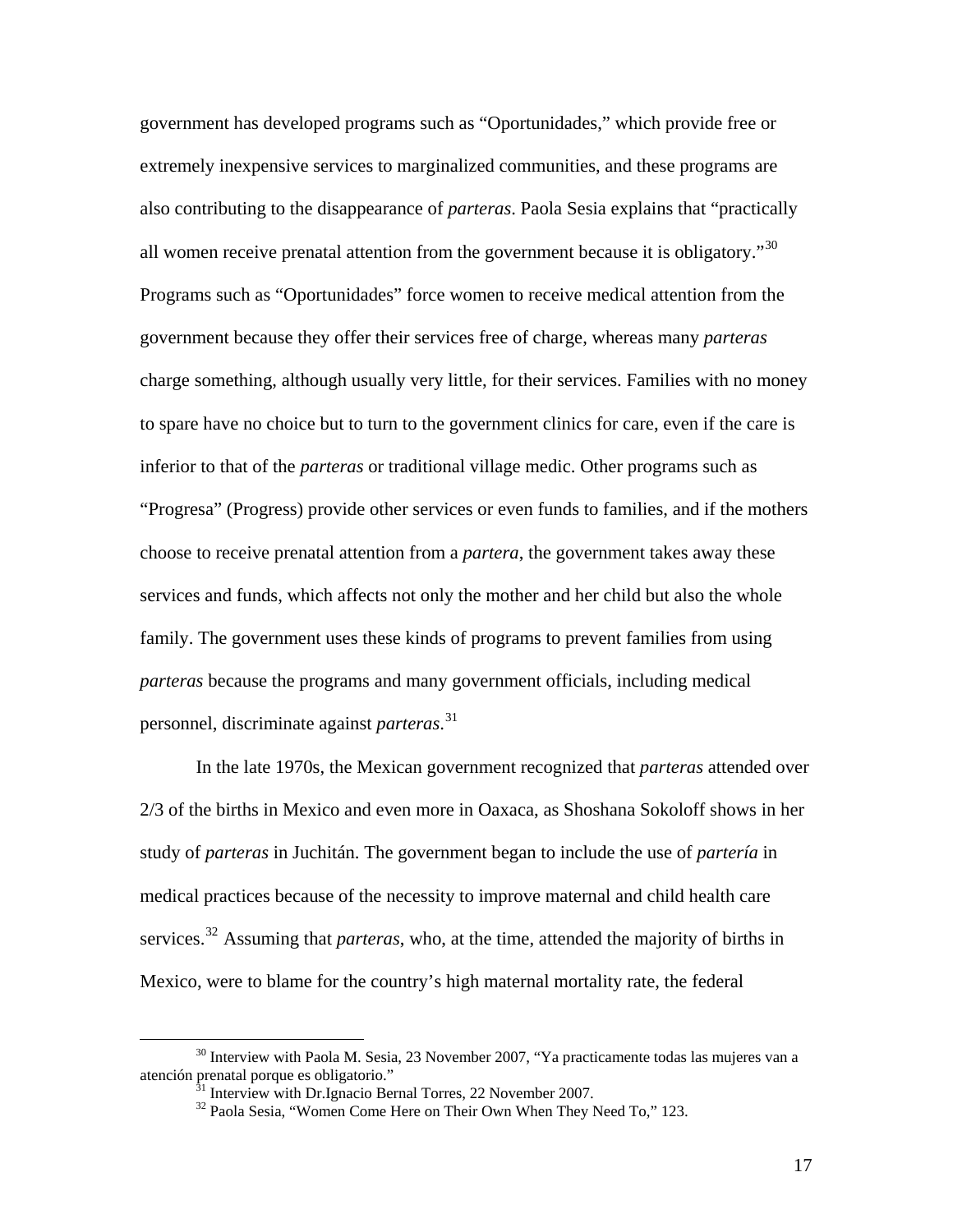government and the World Health Organization offered certification courses to traditional *parteras*. [33](#page-17-0) The nature of these government training courses implied that the *parteras'* methods were and are subordinate to contemporary biomedical technology and that they would benefit greatly from modern medical officials' teaching. The trainers of the courses ignored the previous knowledge of the *parteras*, many of whom had been attending births successfully for decades, writing it off as "ignorance, backwardness, and superstition," instead of incorporating their years of knowledge and experience.<sup>[34](#page-17-1)</sup> The courses, however, did not help to lower the maternal mortality rate in Mexico, not because the courses were not useful but because the *parteras* were not at fault for the high rates of maternal mortality in Oaxaca or in any part of Mexico. Alina Bishop explains, "The cause of maternal mortality is poverty, lack of transportation, poor communication or a lack of communication, lack of health services, and a lack of medicine in marginalized communities,"<sup>[35](#page-17-2)</sup> and these are not problems that can be fixed with a few weeks of training and certification.

 A fundamental problem between the world of Western medicine and *parteras* and another cause for the disappearance of the work of these women is the lack of respect for *parteras* and a grave lack of communication on the part of the government and the government's medical officials. As several individuals with different backgrounds and experiences explained to me, the work of *parteras* in Mexico is not respected by modern Western medicine or by the Mexican government. In Andrea Smith's opinion, society in the U.S., in Mexico, and in many other parts of the world views *partería* as "an old form

 $33$  Interview with Alina Bishop, 26 November 2007.<br> $34$  Paola Sesia, "Women Come Here on Their Own When They Need To," 123-124

<span id="page-17-2"></span><span id="page-17-1"></span><span id="page-17-0"></span><sup>&</sup>lt;sup>35</sup> Interview with Alina Bishop, 26 November 2007, "La causa de la mortalidad es la pobreza, es la falta de transporte, la mala comunicación o falta de comunicación, la falta de servicios de salud, la faulta de medicina en varias alejadas."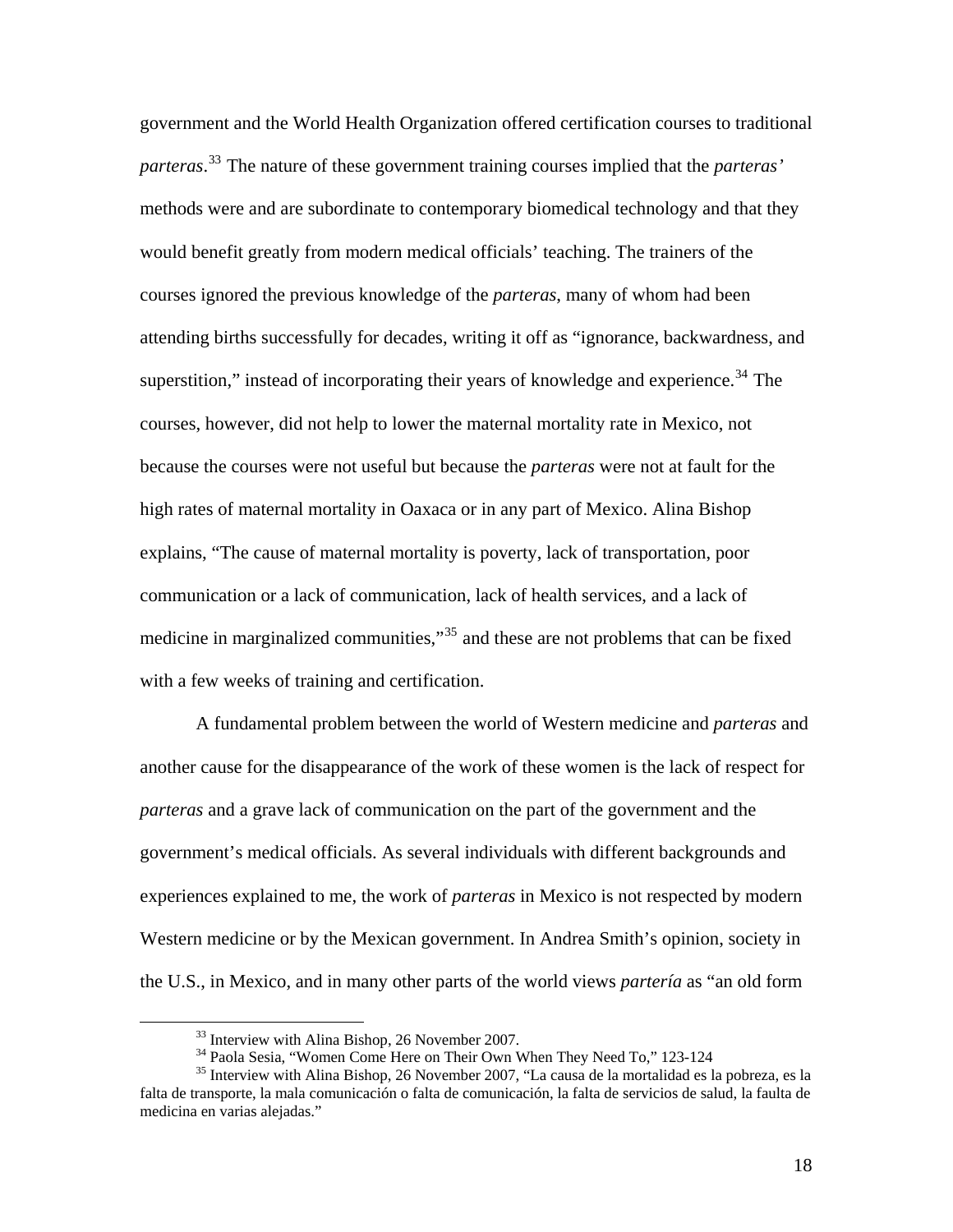of birth, underdeveloped, and dangerous." Many people think "with progress, why birth at home with a dirty, old midwife who's illiterate when you could give birth in a hospital or clinic?"[36](#page-18-0) The lack of respect for *parteras* also comes from a lack of communication between medical personnel and traditional *parteras*. Alina Bishop explained to me that in Africa and Europe, for instance, *parteras* and medical personnel work together. *Parteras* are not recognized as legitimate medical care providers in Mexico, and, while the Mexican government has developed courses to "teach" *parteras*, the government has not attempted to create a working relationship of equality and compatibility between the two different methodologies. $37$ 

### **"To Be a Mother in Oaxaca Implies a Risk to One's Health."[38](#page-18-2)**

 The lack of communication and transfer of knowledge between the practitioners of Western medicine and traditional *parteras* not only challenges the sovereignty of indigenous Oaxacan women but also endangers the lives of hundreds of mothers each year. Between 90 and 100 women in Oaxaca die annually due to causes related to pregnancy and childbirth, and 99 out of 100 of these deaths could be prevented. In addition, maternal death in Oaxaca is premature: most women who die are between the ages of 35 and 39 and still of healthy child-bearing age. Several factors influence the high rate of maternal death in Oaxaca, including malnutrition and a lack of education, especially in relation to safe family planning methods. The machismo that Mexican women face can also put their lives at risk when their male partners refuse to use

 <sup>36</sup> Interview with Andrea Smith, 19 November 2007.

<sup>&</sup>lt;sup>37</sup> Interview with Alina Bishop, 26 November 2007.

<span id="page-18-2"></span><span id="page-18-1"></span><span id="page-18-0"></span><sup>38</sup> Silvia Chavela Rivas, "Ser madre en Oaxaca implica un riesgo para la salud," (*Entrelíneas,* No. 8, Invierno 2002), 29-30.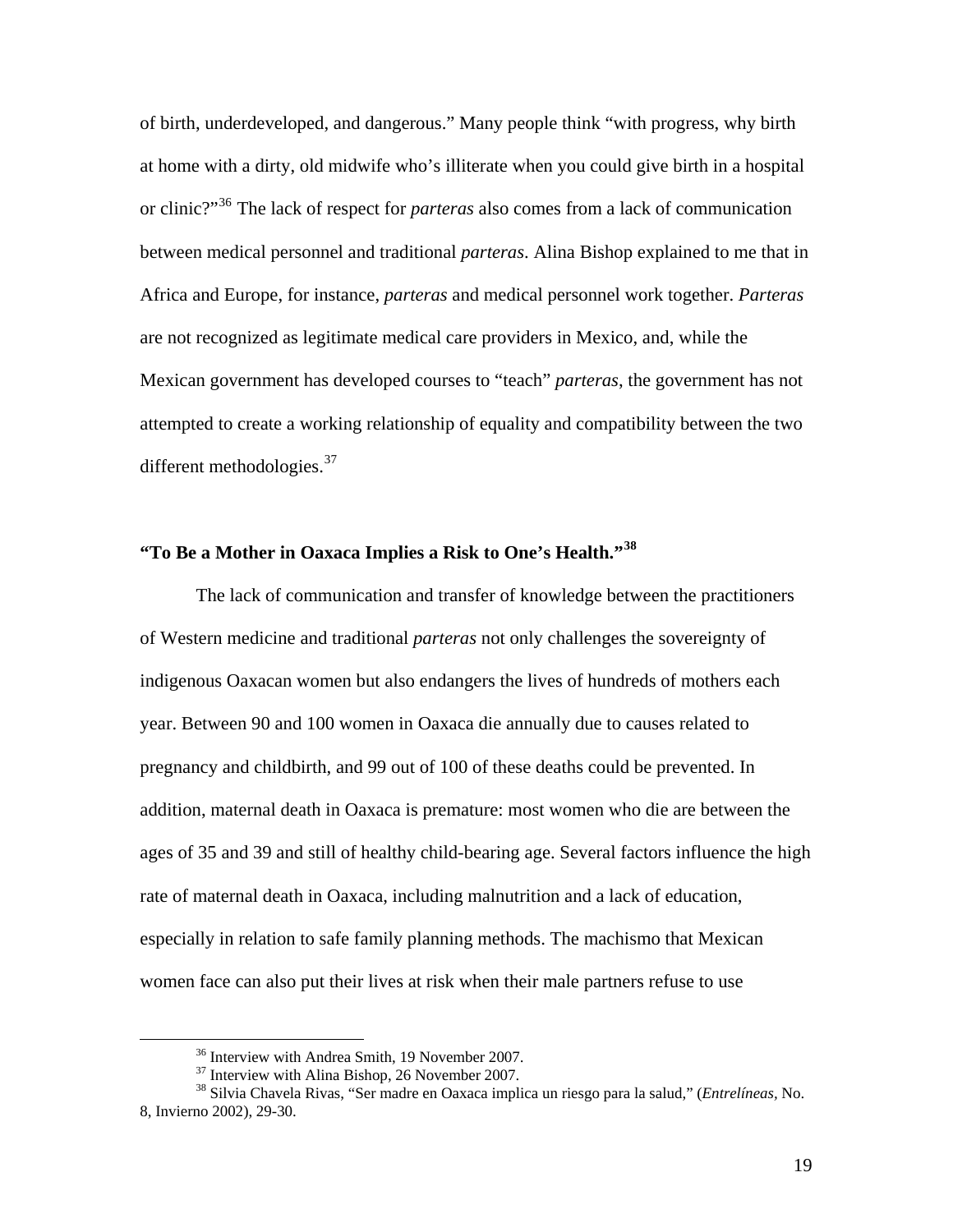contraceptives, which sometimes results in untimely pregnancies. Adolescent girls deal with early pregnancies and older women, as well, face pregnancies that are not conducive with the phases of their bodies.<sup>[39](#page-19-0)</sup> In 1996, the Mexican government instituted the "Oportunidades" program with the intentions of preventing these very problems through education, family planning, and an increase in the quality and quantity of maternal medical attention in the most marginalized communities, which are usually the ones with the highest risk of maternal mortality.<sup> $40$ </sup> As we have already seen, however, this program, which has helped to reduce maternal mortality rates in some areas, also negatively affects indigenous cultural practices and does not always provide mother-centered health care.

 A major cause of high maternal mortality rates in Oaxaca is a lack of quality in the medical treatment of women. Hospital and clinic births are often aided by modern technology as the medical personnel do not trust the woman's body to perform a normal, healthy birth. Unfortunately, the highly technologized services offered in many developing countries, and especially in Oaxaca, one of the three poorest states in Mexico, are underfunded and understaffed and, sometimes, provide more damage than support.<sup>[41](#page-19-2)</sup> In reality, says Paola Sesia, many hospitals do not have the necessary instruments, trained personnel, or stable infrastructure to support women and provide them with nurturing and quality health care. While free medical services appear to be beneficial to the Mexican population, especially those with very little money, the amount of people who seek out the services often overwhelms the hospital staff and resources, resulting in lower quality

 $39$  Ibid.

<span id="page-19-2"></span><span id="page-19-1"></span><span id="page-19-0"></span><sup>&</sup>lt;sup>40</sup> Dra. Celia Escandón Romera, "Morbilidad y mortalidad maternas en áreas rurales: Iniciativas del programa IMSS-Oportunidades para su abatimiento," in *A lo largo del camino*, eds. Doctor Maria del Carmen Elu y Act. Elsa Santos Pruneda, (México: Comité Promotor por una Maternidad sin Riesgos, 2005), 41. 41 Robbie Davis-Floyd, "On Childbirth."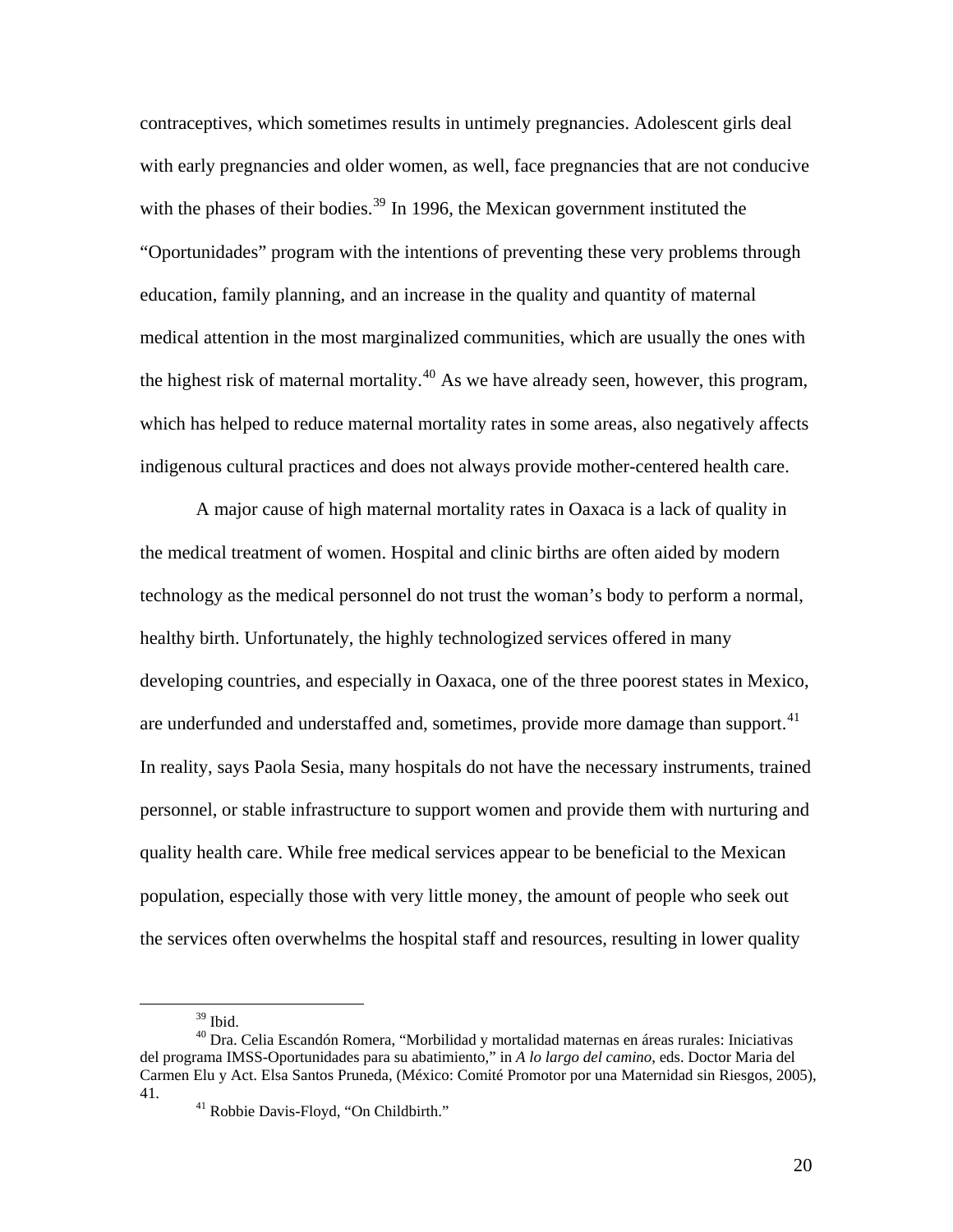care and even occasional violations of human rights. Because the people do not pay for their services in public hospitals, medical personnel sometimes treat them as "second class beings," according to Sesia.<sup>[42](#page-20-0)</sup> For example, Dr. Ignacio Bernal explained to me that, according to the World Health Organization, no more than 15% of births worldwide should end in Cesarean sections but here in Mexico, there are places in which between  $60\%$  and  $80\%$  of births result in Cesarean sections.<sup>[43](#page-20-1)</sup> Government statistics demonstrate that between 30% and 35% of births attended in hospitals and clinics in Oaxaca end in Cesareans,<sup>[44](#page-20-2)</sup> and, although the Clínica del Pueblo provides more humane birthing options than government hospitals (which I will touch upon later), the Clínica still has a 50% Cesarean section rate, according to the director, Araceli García Casas.<sup>[45](#page-20-3)</sup> For the attending doctor, performing a Cesarean section speeds up the process of labor, as he (or she) does not have to wait the ten or more hours of childbirth labor. In private hospitals, which may appear to offer better services because the patients are viewed by the doctors as clients, doctors might perform Cesarean sections when they are not necessary in order to generate more income for themselves. Cesareans are expensive, and, in addition to shortening the duration of the birth, the doctor sees the birth as a business enterprise. <sup>[46](#page-20-4)</sup> Performing an unwarranted Cesarean section on an uninformed childbearing mother is a clear violation of that woman's control of her own body. She becomes incapacitated by her lack of knowledge and by the pressuring hierarchy of the medical environment, and medical

<span id="page-20-0"></span> $42$  Interview with Paola M. Sesia, 23 November 2007, "El personal hospitalario las trata como seres de segunda clase." 43 Interview with Dr. Ignacio Bernal Torres, 22 November 2007.

<span id="page-20-4"></span><span id="page-20-3"></span><span id="page-20-2"></span><span id="page-20-1"></span><sup>44</sup> Instituto Nacional de Estadística Geografía e Informática, "Mujeres y Hombres en México 2003," 7ª edición.

<sup>&</sup>lt;sup>45</sup> Interview with Araceli García Casas, 7 December 2007, Oaxaca de Juárez, Oaxaca, México.  $46$  Interview with Dr. Ignacio Bernal Torres, 22 November 2007.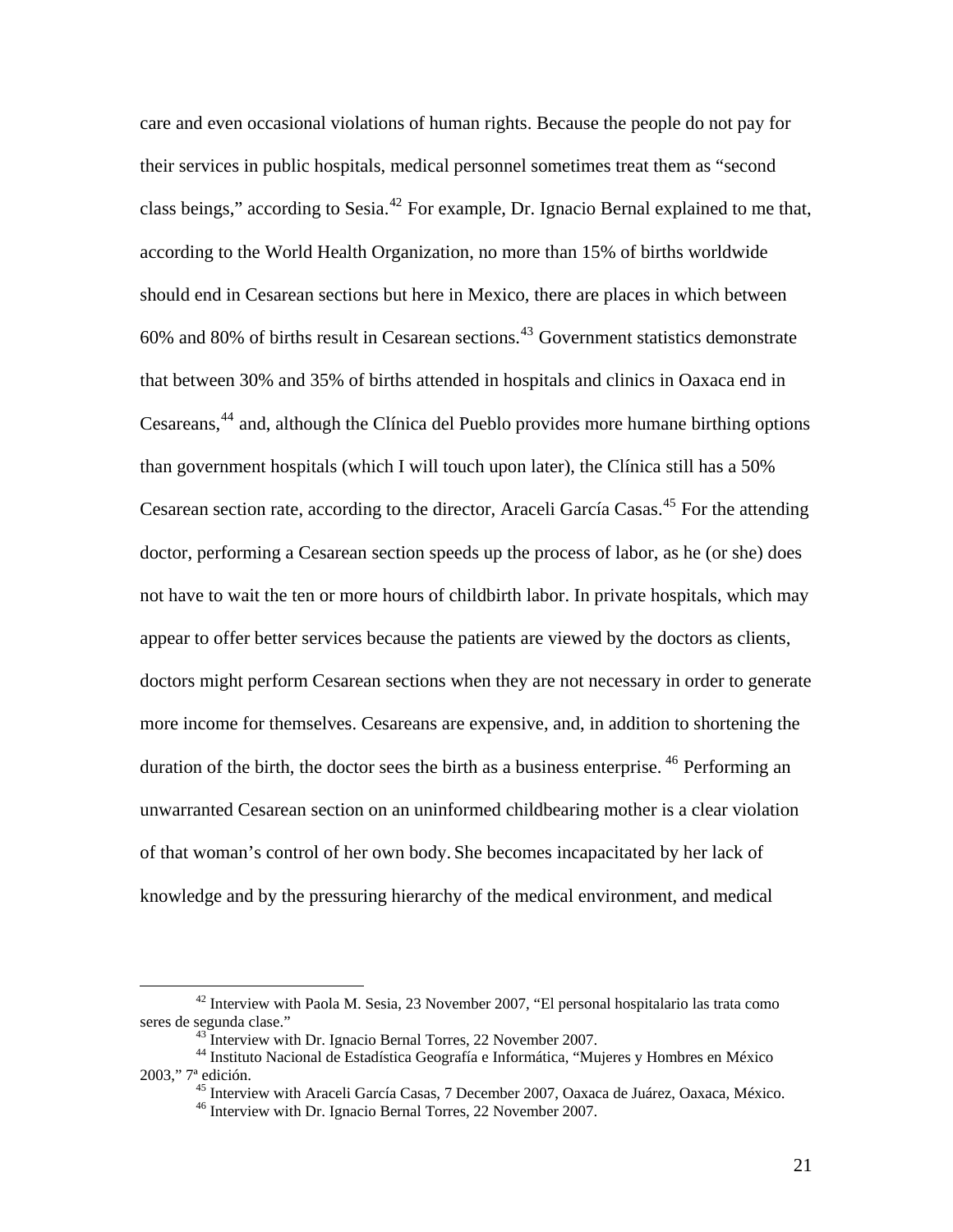personnel can make decisions about her body that might not correspond to exactly what she needs.

 As Dr. Ignacio Bernal says, "Maternal death is an indicator that we are not taking care of our women."<sup>[47](#page-21-0)</sup> The countries that have most succeeded in rapidly lowering their high maternal mortality rates are those in which *parteras* are recognized and respected by the politicians and professional medical personnel in the health sector.<sup>[48](#page-21-1)</sup> In many locations, *parteras* are crucial in the assurance of healthy and natural births that favor the mother instead of the birthing assistant. Clear communication and respect between *parteras* and "professional" medical personnel would allow for the effective utilization of both methods: that of the *partera*, which favors a natural and holistic birth, and that of the world of Western medicine, which can provide necessary medicines and emergency care in the case of complications, such as those that might actually warrant a Cesarean section.<sup>[49](#page-21-2)</sup>

#### *Partería***: Seguimos Luchando**

 The decrease in maternal attention by *parteras* over the last several decades has grave consequences for the treatment of women and women's health, as well as for the maintenance of important indigenous traditions. Fortunately, worldwide and in Oaxaca, one can find several programs and movements that continue to fight for mothers' birthing rights. Araceli García Casas explained to me that, although the births in the Clínica are still attended by doctors, those in the Clínica are part of a worldwide movement called

<span id="page-21-2"></span><span id="page-21-1"></span><span id="page-21-0"></span> <sup>47</sup> Ibid, "La muerte materna es un indicador que no cuidamos nuestras mujeres." 48 Jill Sheffield, "Atención del parto por personal calificado," in *A lo largo del camino*, eds. Dra. Maria del Carmen Elu y Act. Elsa Santos Pruneda, (México: Comité Promotor por una Maternidad sin Riesgos, 2005), 60.

 $49$  Interview with Alina Bishop, 26 November 2007.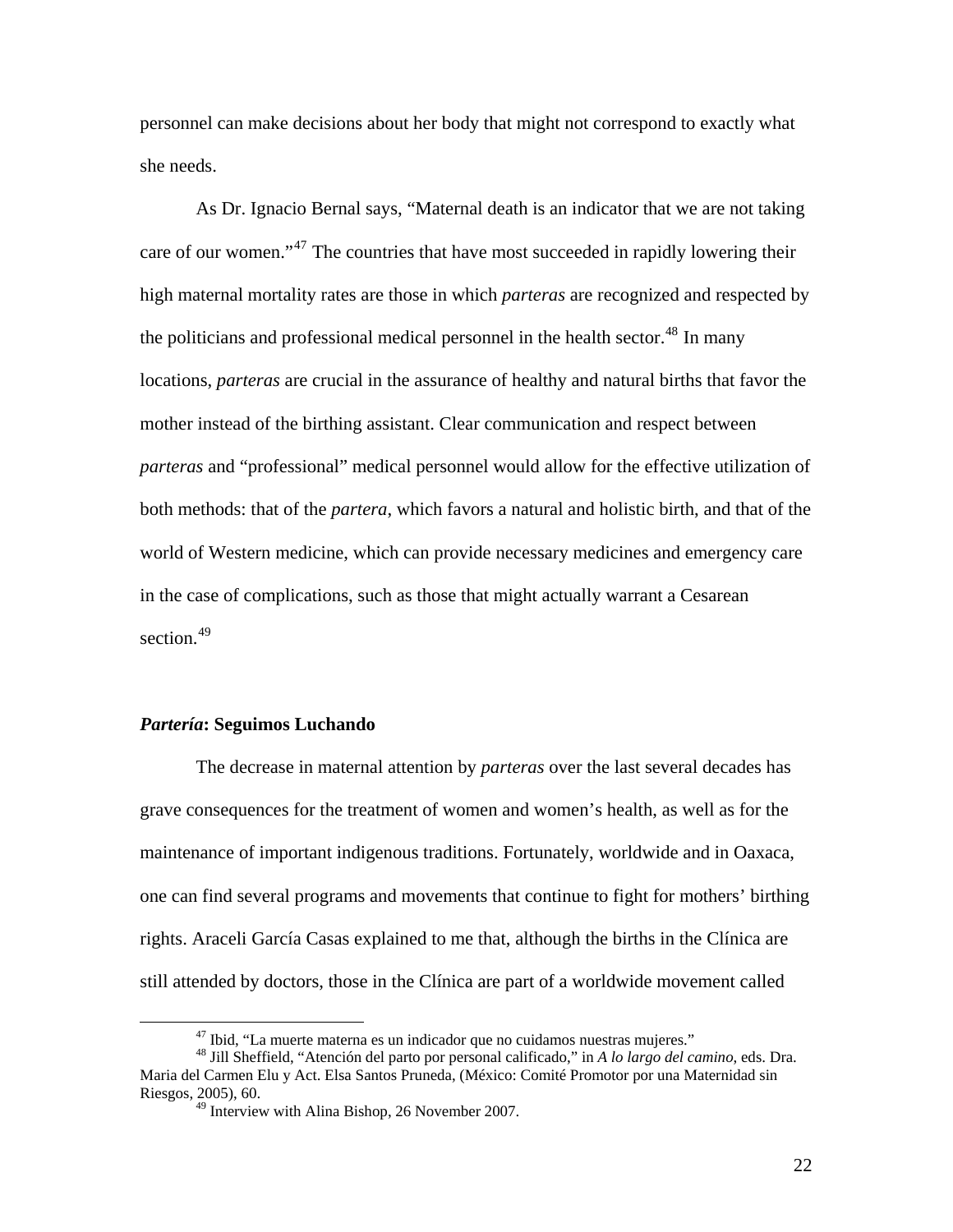"Parto Humanizado" (Humanized Birth), which utilizes the important focuses of *partería* –the laboring woman is the protagonist, and she can choose how she would like to give birth – and also includes knowledge of modern Western medicine.<sup>[50](#page-22-0)</sup> Alina Bishop says that the most effective way to introduce this new mix of methods, which one can find in many other countries in the world, especially in Europe, is to begin with the education of doctors and nurses at the university level. "Their work must be multidirectional," according to Bishop, and certified hospital personnel must be educated to provide maternal attention with more humane conscientiousness.<sup>[51](#page-22-1)</sup> Pia Scognamiglio, a professional *partera* from Switzerland, agrees with Alina Bishop. In Switzerland, where Pia received her degree in *partería*, *parteras* are respected as independent medical practitioners and often work in cooperation with doctors.<sup>[52](#page-22-2)</sup> The sharing of knowledge enables women to find better maternal health care and helps medical personnel to maintain low maternal mortality rates. Although the achievement of this cooperation will take time for Mexico, it is a possibility, and there are many individuals such as Alina, Pia, and Araceli who are fighting for its success.

 In addition to movements supporting more humanized births within clinic and hospital contexts, Oaxaca is home to a unique school for traditional *parteras* called Nueve Lunas (Nine Moons). Nueve Lunas is a civic organization directed by Araceli Gil and Cristina Galante, professional *parteras*, and the largest program on which these women are working is Luna Llena (Full Moon), a school with between 20 and 22 students from different communities in Oaxaca. The students learn techniques of traditional *partería* through apprenticeship with *parteras* in their own communities, and

<span id="page-22-1"></span><span id="page-22-0"></span><sup>&</sup>lt;sup>50</sup> Interview with Araceli García Casas, 7 December 2007.<br>
<sup>51</sup> Interview with Alina Bishop, 26 November 2007, "El trabajo tiene que ser multidireccional."<br>
<sup>52</sup> Interview with Pia Sognamiglio, 3 December 2007, Oaxaca de

<span id="page-22-2"></span>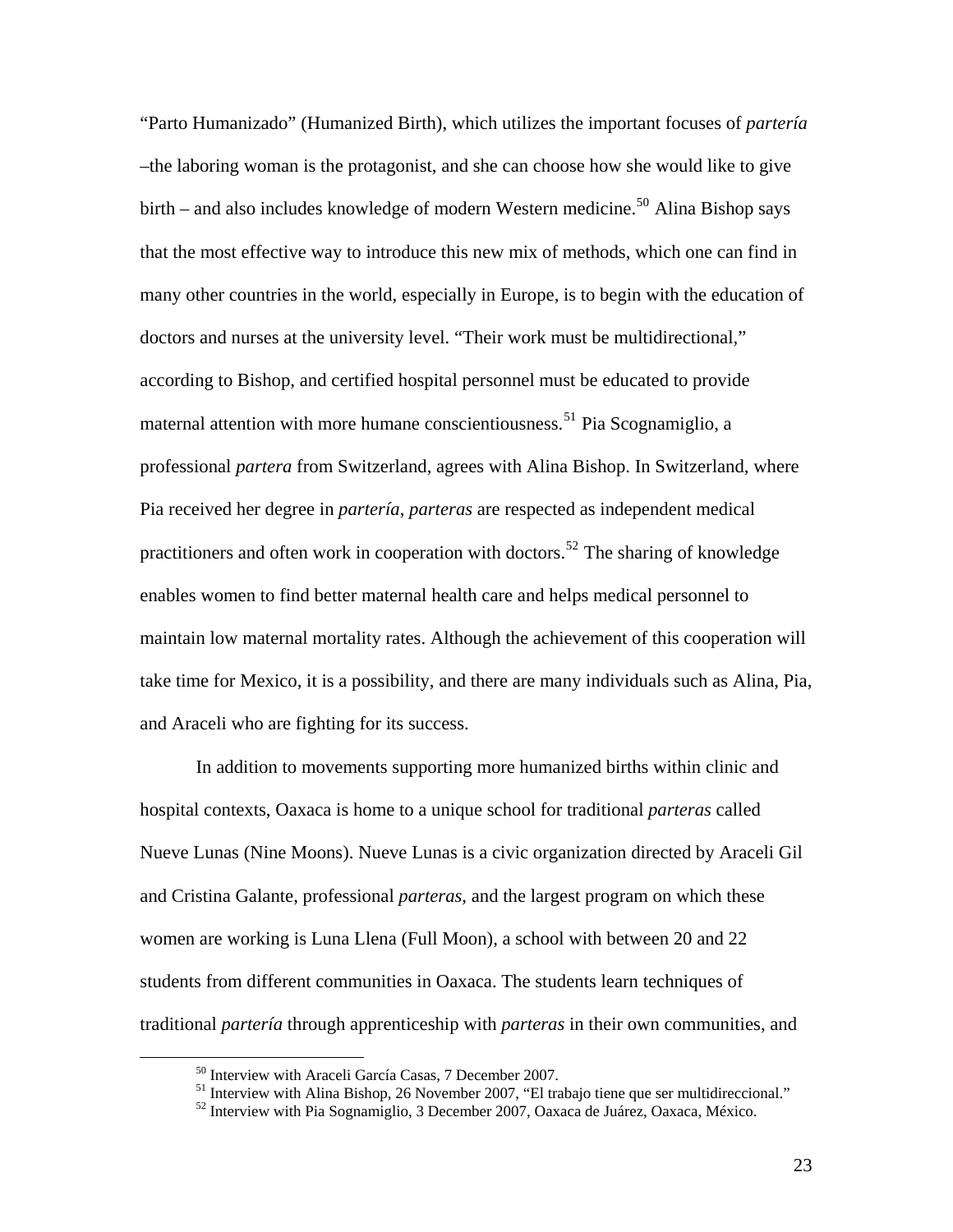they also come to the city of Oaxaca for classes and workshops with professional *parteras*, doctors, traditional *parteras* such as Doña Enriqueta, and *parteras* from outside of Oaxaca. Aracel Gil explains that the pedagogy supporting the school of Nueve Lunas combines professional *partería* and traditional indigenous philosophies of education and community. Because part of the program involves apprenticeship within one's home community, the students never leave their communities, except for occasional visits to the city for workshops. The education of these women maintains the work of *parteras* within Oaxacan communities and, although the students are few, they are critical in the fight to maintain this work.<sup>[53](#page-23-0)</sup>

#### **Conclusion: The Future of** *Partería* **in Oaxaca**

 When I asked Doña Enriqueta, who attends conferences and speaks in university settings about traditional medicine and *partería,* what she thought about the future of *partería,* she answered, "It is very sad to see this reality because before, all births happened at home. When the intervention of the clinics and medical services enters, it is as if they are cutting off the hands of the people. I think that what is happening is like a rain that is right now covering the entire world but the day will come when we have to reclaim our work."[54](#page-23-1) The intervention of federal government programs, the influence of countries such as the United States with its neo-liberal capitalist ideals, and the rapid growth of a globalized economy and value system are causing the disappearance of many

 $53$  Interview with Araceli Gil, 2 November 2007, Oaxaca de Juárez, Oaxaca, México.<br> $54$  Interview with Doña Enriqueta Contreras Contreras, 5 December 2007, "Es muy triste ver esta

<span id="page-23-1"></span><span id="page-23-0"></span>realidad porque anteriormente, todos los niños nacieron en casas con las parteras y todo. Cuando entran la intervención de las clínicas y los servicios médicos, es como cortaron las manos. Yo pienso que esto es como una lluvia que ahorita en todo el mundo está pasando pero va a llegar el día que tiene que retomar este trabajo."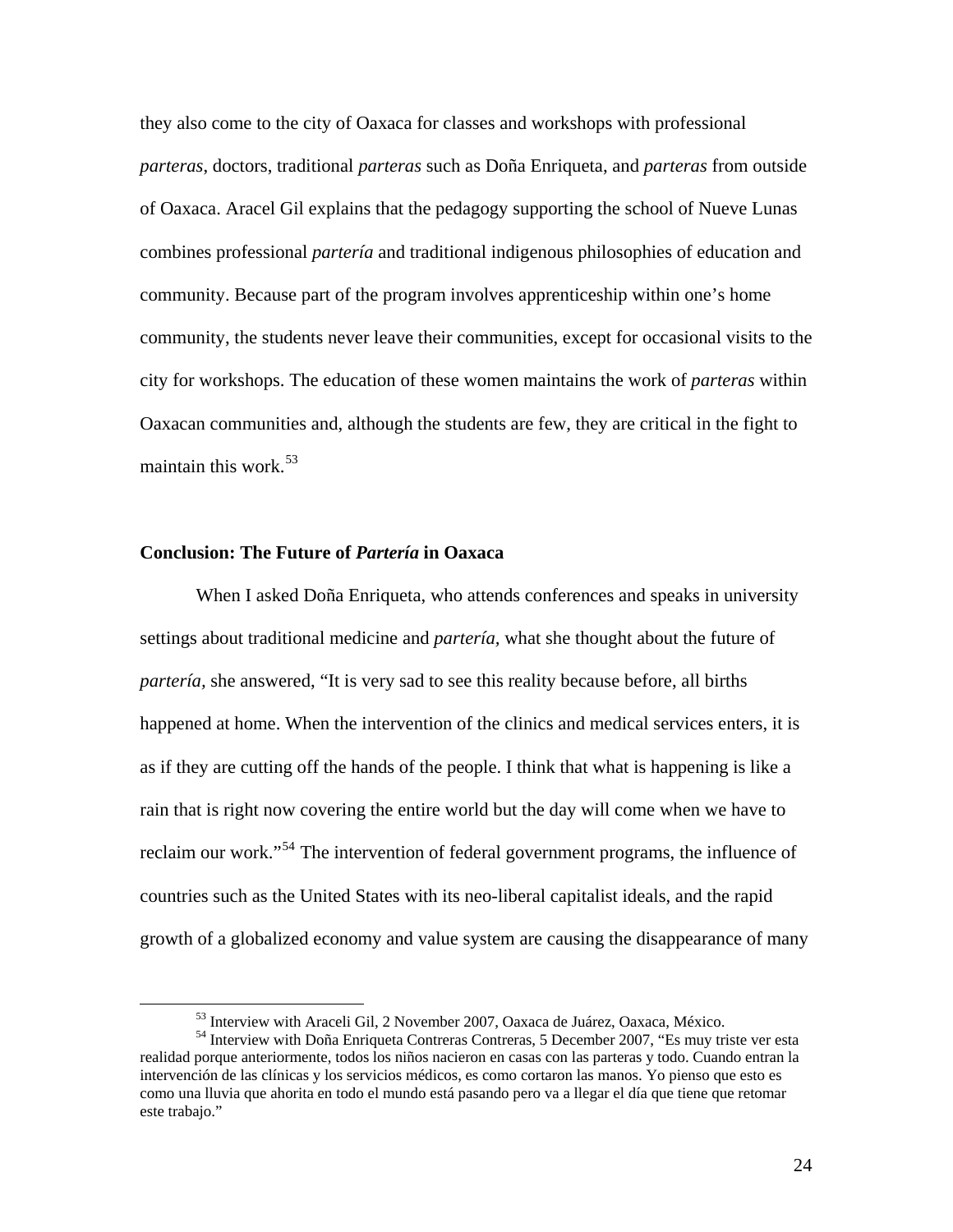traditional beliefs and practices in indigenous communities countrywide. The decrease in the prominence of traditional *parteras* in Oaxaca is just one example of the ways in which globalization and changing politics affect the indigenous population. As Doña Enriqueta says, witnessing the disappearance of traditional Oaxacan *parteras* is sad and extremely difficult for those who know and understand the valuable things these women bring to the lives of mothers, babies, and their families.

 The changes in the work of *parteras* in Oaxaca also have dire consequences for the preservation of women's rights in Mexico. As I have explored a little in this essay, the treatment of mothers in the clinics and hospitals of Oaxaca is not as humane as the treatment by *parteras*, nor does it honor the woman and her natural ability to bear children, In contrast, *partería's* woman-centered birthing methods never turn the woman into a passive, helpless, or sick object. The loss of the knowledge and methods of *parteras* leaves few options for women who seek out more humane and natural births. Losing the knowledge of *parteras* is much like losing an indigenous language – entire belief and value systems disappear along with this knowledge and wisdom.

 The work of the individuals in organizations such as Nueve Lunas and others who continue to fight for the preservation of *partería* brings hope to the situation in Oaxaca. The continuation of the work of *parteras* ensures that some women, if not all, still have the freedom to make their own decisions regarding their bodies and to make choices that will benefit themselves as individuals. Conserving *partería* ensures that women maintain autonomy over their bodies during pregnancy and childbirth, important processes in the lives of every woman on the planet. As Doña Enriqueta told me, we have no choice but to continue fighting for the preservation of *partería* because without *partería* and other

25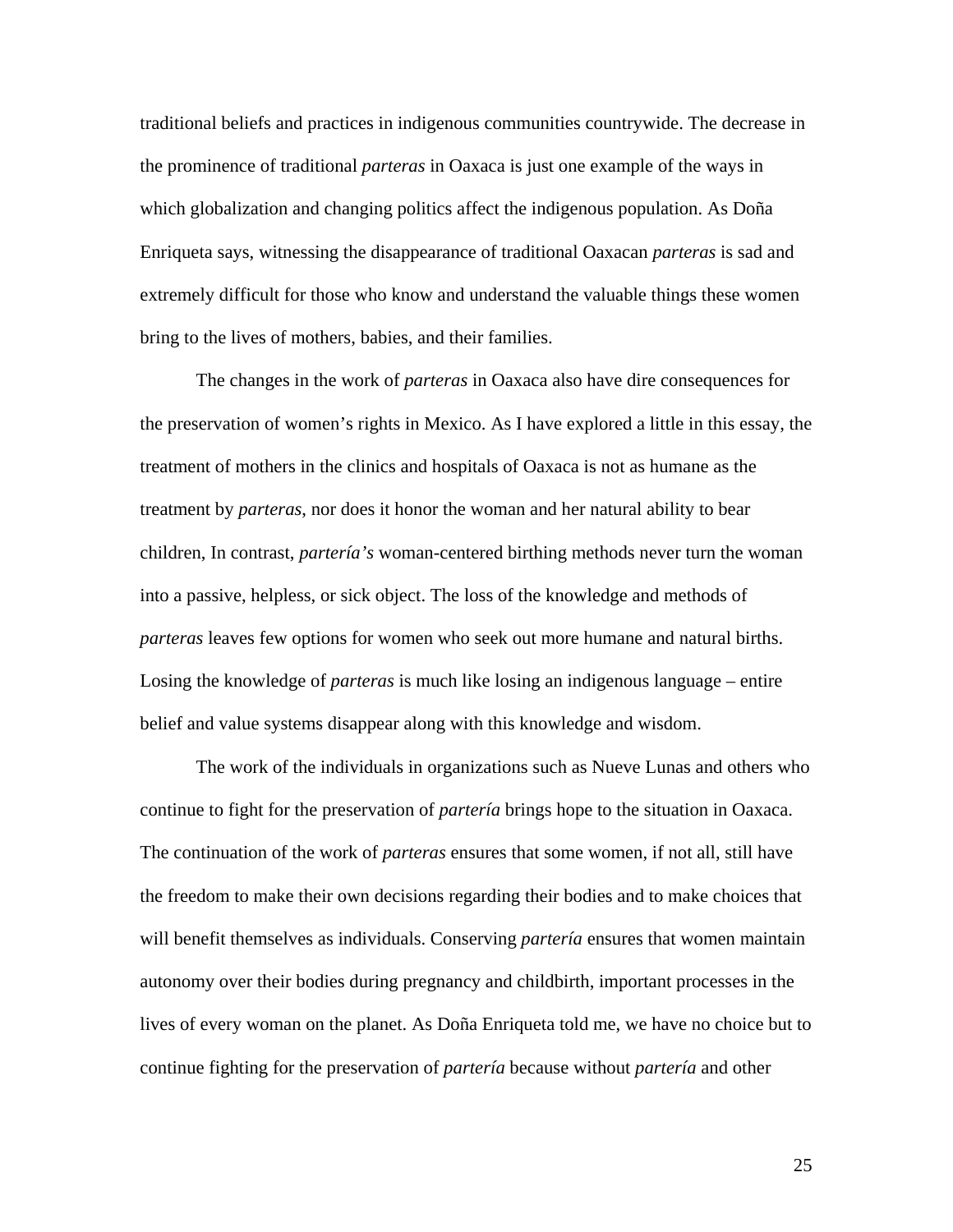forms of traditional medicine, we lose our humanity and our connection with nature. "Without nature," says Doña Enriqueta, "there would not be human beings on the Earth. And without human beings, nature would also not exist. We are a part of the Earth. When we are born, we grow, we develop, and we eat the elements that come from Mother Earth. And when we die, we go back to the Earth. It is a cycle of life.<sup> $55$ </sup> The preservation of *partería* in Mexico and worldwide ensures that woman can remain connected to nature, to the world, and to their bodies. We must be able to have control of our own bodies and make our own choices regarding our health and our spirituality. Working for the preservation of *parteras* is a critical part of the fight for women's rights and feminine autonomy.

<span id="page-25-0"></span> <sup>55</sup> Interview with Doña Enriqueta Contreras Contreras, 5 December 2007, "Sin la naturaleza, no hubiera seres humanos sobre la tierra. Y sin los seres humanos, la naturaleza no existiera también sobre la tierra. Entonces, somos parte de la tierra. Cuando nacemos, crecemos, desarrollamos, comemos todos los alimentos que vienen de la madretierra. Y cuando nos morimos, nos vamos a la tierra. Es un ciclo de vida."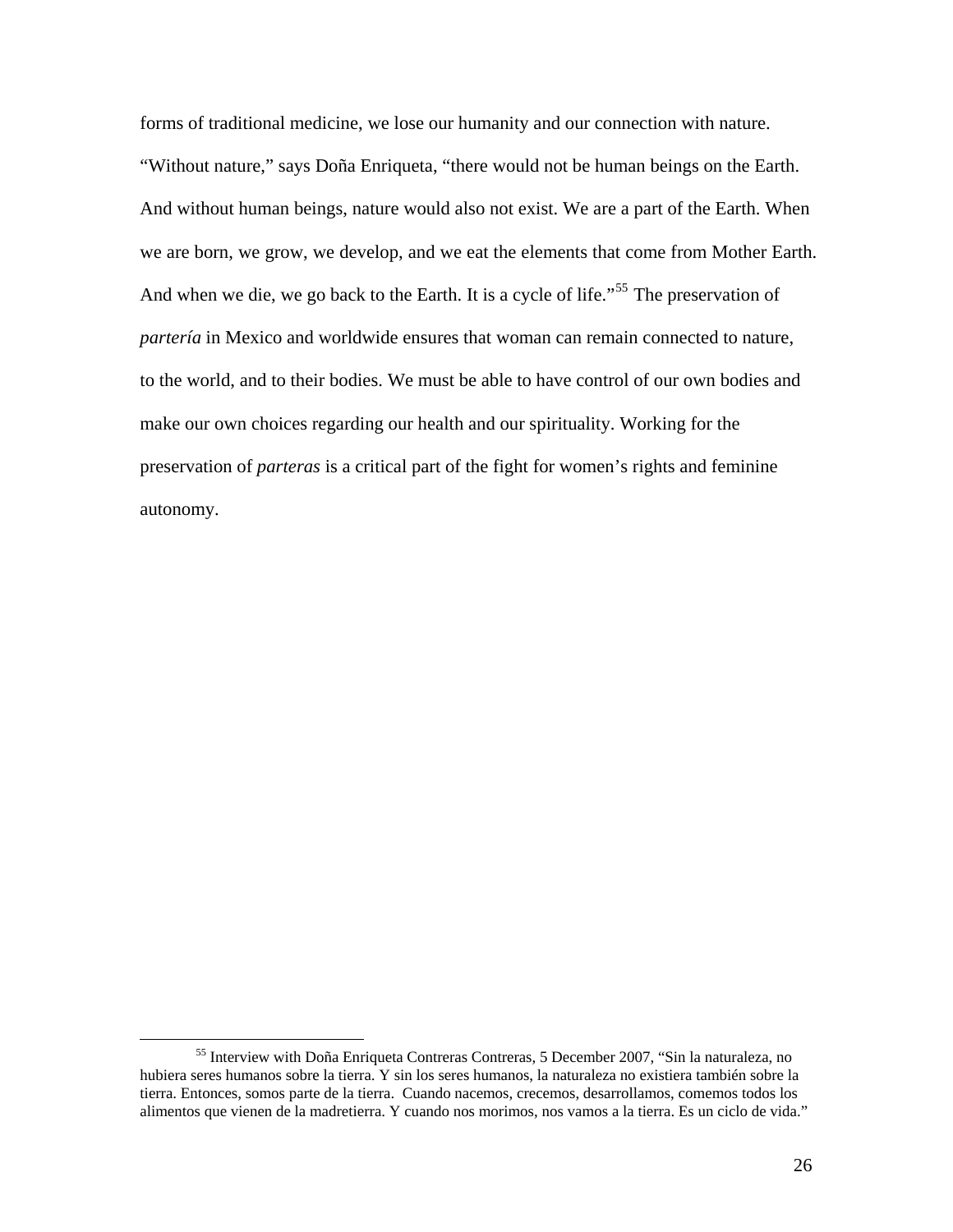#### **Bibliography**

- Davis-Floyd, Robbie. "La Partera Profesional: Articulating Identity and Cultural Space for a New Kind of Midwife in Mexico." *Medical Anthropology*, Vol. 20, Nos.2/3- 4, Daughters of Time: The Shifting Identities of Contemporary Midwives. (Dec. 2001).
- Davis-Floyd, Robbie. "On Childbirth." In *Blackwell Dictionary of Anthropology*. Ed. Thomas Barfield. Oxford: Blackwell Publishers, 1996.
- Davis-Floyd, Robbie and Elizabeth Davis, "Intuition as Authoritative Knowledge in Midwifery." *Medical Anthropology Quarterly*, New Series, Vol. 10, No. 2, The Social Production of Authoritative Knowledge in Pregnancy and Childbirth, (June 1996), 237-269.
- Instituto Nacional de Estadística Geografía e Informática, "Mujeres y Hombres en México 2003," 7ª edición.
- Rivas, Silvia Chavela . "Ser madre en Oaxaca implica un riesgo para la salud." *Entrelíneas,* No. 8, (Invierno 2002), 29-30.
- Romera, Dra. Celia Escandón. "Morbilidad y mortalidad maternas en áreas rurales: Iniciativas del programa IMSS-Oportunidades para su abatimiento." In *A lo largo del camino* Eds. Dra. Maria del Carmen Elu and Act. Elsa Santos Pruneda. Mexico: Comité Promotor por una Maternidad sin Riesgos, 2005, 40-47.
- Romero, Laura Cao. "Experiencias con parteras empíricas." In *Maternidad sin Riesgos en México*. Eds. Ma. del Carmen Elu and Ana Langer. México, D.F.: IMES, A.C., 1994.
- Sesia, Paola M. '"Women Come Here on Their Own When They Need to': Prenatal Care, Authoritative Knowledge, and Maternal Health in Oaxaca." *Medical Anthropology Quarterly*, New Series, Vol. 10, No. 2, The Social Production of Authoritative Knowledge in Pregnancy and Childbirth. (Jun., 1996), pp. 121-140.
- Sheffield, Jill. "Atención del parto por personal calificado." In *A lo largo del camino*, eds. Dra. Maria del Carmen Elu and Act. Elsa Santos Pruneda. Mexico: Comité Promotor por una Maternidad sin Riesgos, 2005, 59-65.
- Sokoloff, Shoshana R. "The Proud Midwives of Juchitán." In *Zapotec Struggles: Histories, Politics, and Representations from Juchitán, Oaxaca*. Eds. Howard Campbell, Leigh Binford, Miguel Bartolomé, and Alicia Barabas Washington: Smithsonian Institution Press, 1993, 267-277.